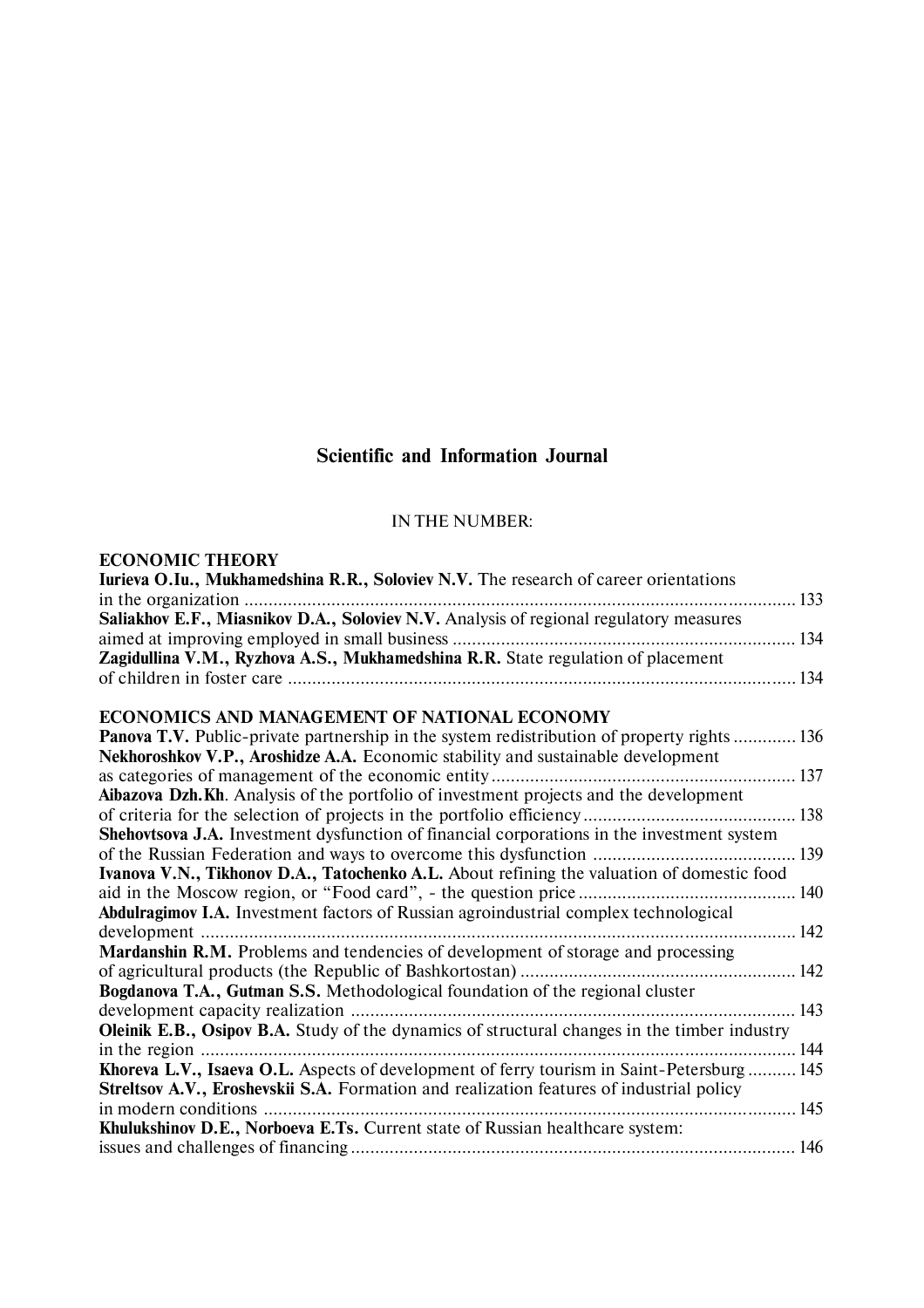| 132 English Version | Economic | 5(138)          |      |
|---------------------|----------|-----------------|------|
|                     |          | <b>Sciences</b> | 2016 |

## **FINANCE, MONEY CIRCULATION AND CREDIT**

| Firsov D.A. Prospects of optimization of the technological structure of investments under       |  |
|-------------------------------------------------------------------------------------------------|--|
|                                                                                                 |  |
| Morozov S.V., Brianov G.A. Reforming the system of regulation and supervision over              |  |
|                                                                                                 |  |
| Kabardokova L.A. The study of the economic content of the financial resources                   |  |
|                                                                                                 |  |
|                                                                                                 |  |
| Nikulina O.M., Zemtsov A.A. Tax records: content and rationale for reference organizations  152 |  |
| Masliukov M.A., Zhiluk D.A. Gaps and inconsistencies of the tax legislation in the sphere       |  |
|                                                                                                 |  |
| Andreeva O.V., Takmazyan A.S., Otrishko M.O. Financial issues of healthcare development         |  |
|                                                                                                 |  |
|                                                                                                 |  |
| <b>WORLD ECONOMY</b>                                                                            |  |

## Levchenko L.V., Ivanova N.I. Import substitution strategies in the World Economy: examples for Russia ................................................................................................................. 155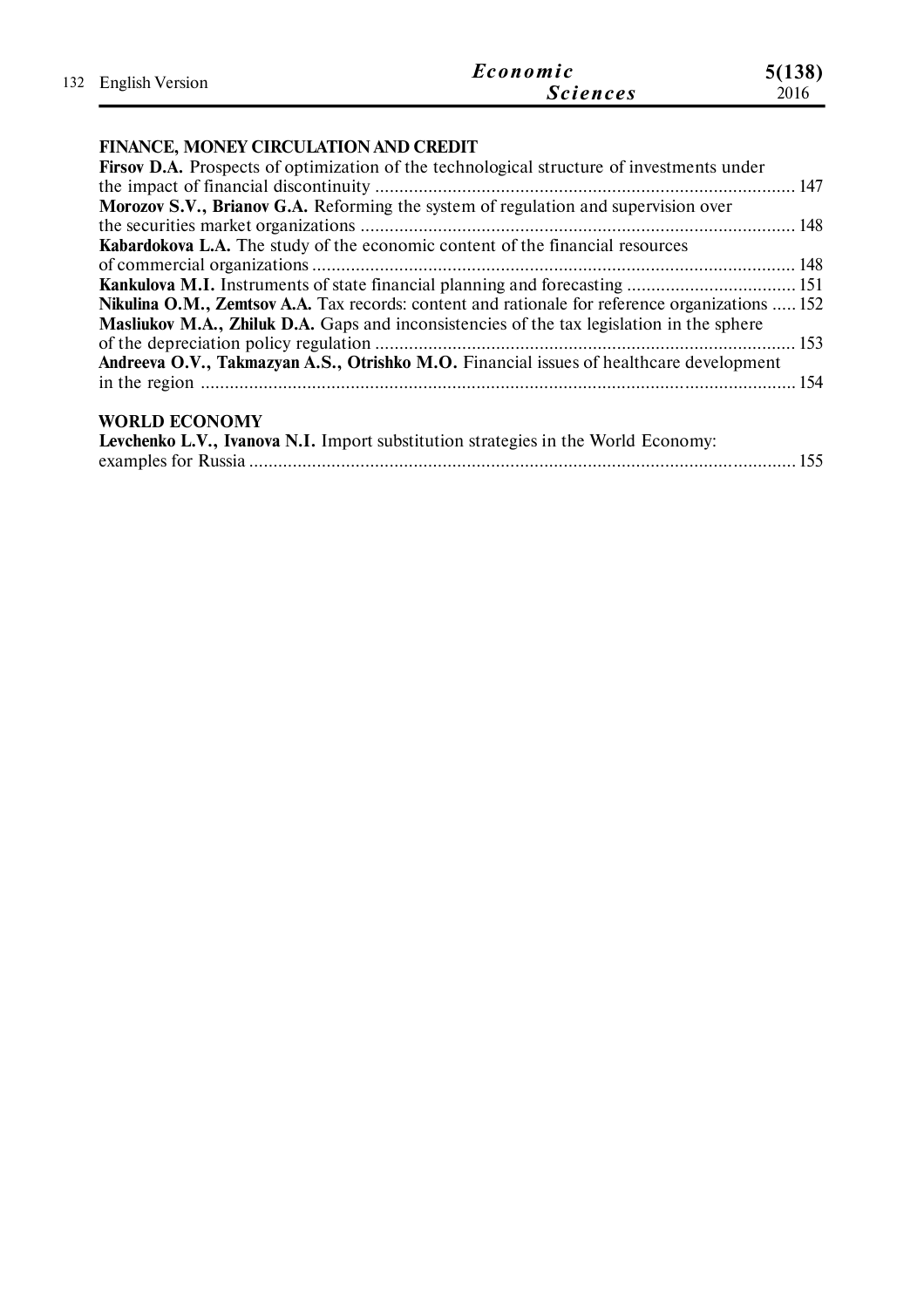### **THE RESEARCH OF CAREER ORIENTATIONS IN THE ORGANIZATION**

© 2016 Iurieva Olga Iurievna PhD in Sociological Sciences © 2016 Mukhamedshina Regina Rustemovna © 2016 Soloviev Nikita Viacheslavovich Kazan (Volga region) Federal University 18, Kremlevskaia str., Kazan, Republic of Tatarstan, 420008, Russia E-mail: Jurjeva.olya@gmail.com

The article is devoted to the problems of career planning in the organization. The author-conducted research reveals the level of interest of employees in their career development and management of it. Also in the article deals with problem of the necessity and importance of career development.

*Key words:* career, career orientations, career development, career management in organization.

Discusses the issues of career planning in the organization and the general characteristic of the problem. The essences of the issue boils down to necessary of examine the orientation and needs of the workers themselves. At the beginning of the article the author points out the company, which was based on a qualitative research career staff orientations. This research allowed studying both the vertical career development, as well as its horizontal orientation. The author makes a particular focus on result of research on the interest of employees in the development of his career up. This is especially important in the research because it shows that still nowadays the staff basically wants to grow vertically in his career. Promising results is the ability of their application in the activities of any enterprise that will create conditions for combining the interests of workers, for the realization of these interests, in partnership with the needs of any company.

#### *References*

1. Kolesnikova Iu.S., Halikov A.L. (2013) Faktoryi v informatsionnoy ekonomike, vliyayuschie na postroenie kareryi // Vestnik ekonomiki, prava i sotsiologii, #1.

2. Kostromina E.S. (2011) Sovremennoe ponimanie kareryi: analiz rezultatov issledovaniya// Kadrovik. Kadrovyiy menedzhment, # 1.

3. Iureva O.V. (2014) Effektivnyie kadrovyie tehnologii na gosudarstvennoy grazhdanskoy sluzhbe/ /Upravlenie chelovecheskimi resursami, #1 (6).

4. Melnikova N.N. (2012) Karernaya napravlennost: vektornaya model diagnostiki i interpretatsii /N.N. Melnikova, E.G. Schelokova // Eurorean Social Science Journal, #2.

*Received for publication on 05.04.2016*

**5(138)**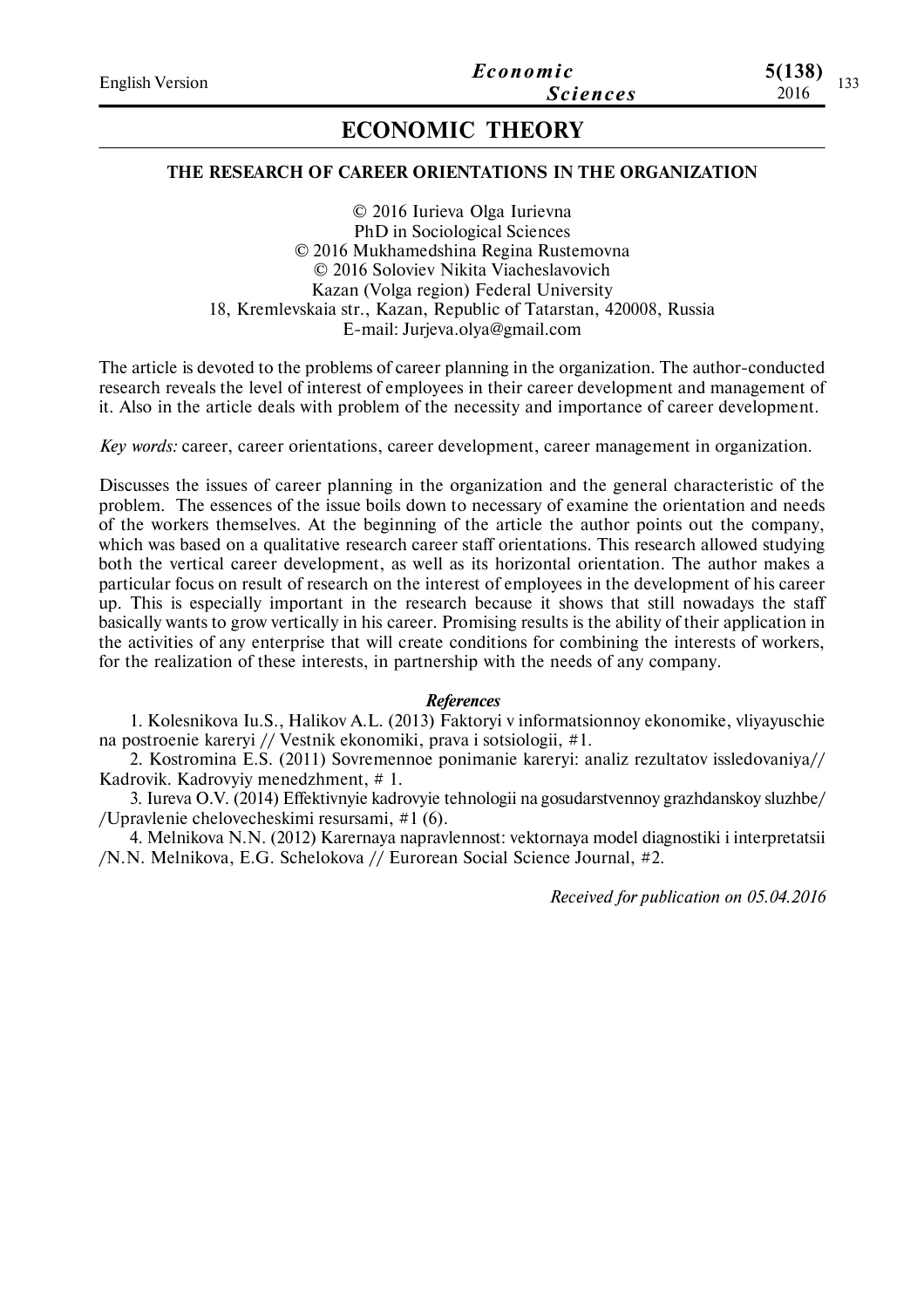|                     | Economic        | 5(138) |
|---------------------|-----------------|--------|
| 134 English Version | <b>Sciences</b> | 2016   |

#### **ANALYSIS OF REGIONAL REGULATORY MEASURES AIMED AT IMPROVING EMPLOYED IN SMALL BUSINESS**

© 2016 Saliakhov Eldar Fanilevich © 2016 Miasnikov Dmitri Alexeevich © 2016 Soloviev Nikita Viacheslavovich Kazan (Volga region) Federal University 18, Kremlevskaia str., Kazan, Republic of Tatarstan, 420008, Russia E-mail: eldarsalyhovkgu@mail.ru

The article discusses the content of the measures of the regional regulation of small business, the directions of activity of regional authorities that improve the level of employment of small business in the regions; The scheme to stimulate employment through a regional program for the development of small businesses.

*Key words:* small business, employment, regional economy, regional regulation of small business.

#### *References*

1. Doklad ob otsenke effektivnosti deyatelnosti organov ispolnitelnoy vlasti sub'ektov Rossiyskoy Federatsii po itogam 2013 goda. Moskva, 2014. URL: http://www.minregion.ru/uploads/attachment/ 8d3dec2b-1116-4429-80e6-55e339b07569.pdf.

2. Fahrutdinova E.V. (2014) Ryinok truda v Rossii i dinamika ego potrebnostei // Ekonomicheskie nauki. #110. S. 43-46.

3. Federalnyiy zakon ot 24.07.2007 g. # 209-FZ "O razvitii malogo i srednego predprinimatelstva v RF".

*Received for publication on 06.04.2016*

### **STATE REGULATION OF PLACEMENT OF CHILDREN IN FOSTER CARE**

© 2016 Zagidullina Venera Mansourovna © 2016 Ryzhova Asia Sergeevna © 2016 Mukhamedshina Regina Rustemovna Kazan (Volga region) Federal University 18, Kremlevskaia str., Kazan, Republic of Tatarstan, 420008, Russia E-mail: venera408@yandex, taisiaryzhova@yandex

The article deals with the arrangements for children in foster care. The indicators characterizing the number of children whose parents have limited parental rights, and the dynamics of the number of children-orphans and children left without parental care analyze. Detailed description of the placement of children in foster care describes.

*Key words:* restriction of parental rights, orphans, adoption, custody, foster home.

Nowadays the number of adopted children is increasing, but the number of children whose parents have limited parental rights is also growing.

The restriction of parental rights of the mother is a temporary measure, after which the rights of a legal parent may be restored or the parent is deprived of parental rights completely. The reasons for the restriction of parental rights of mothers are the following: failure by the mother of her parental antisocial behavior, inducing the child to antisocial behavior, the manifestation of mother of violence of any form, intentional implementation of mother actions that can cause harm to the child and if the mother without a valid reason does not take their own child the healthcare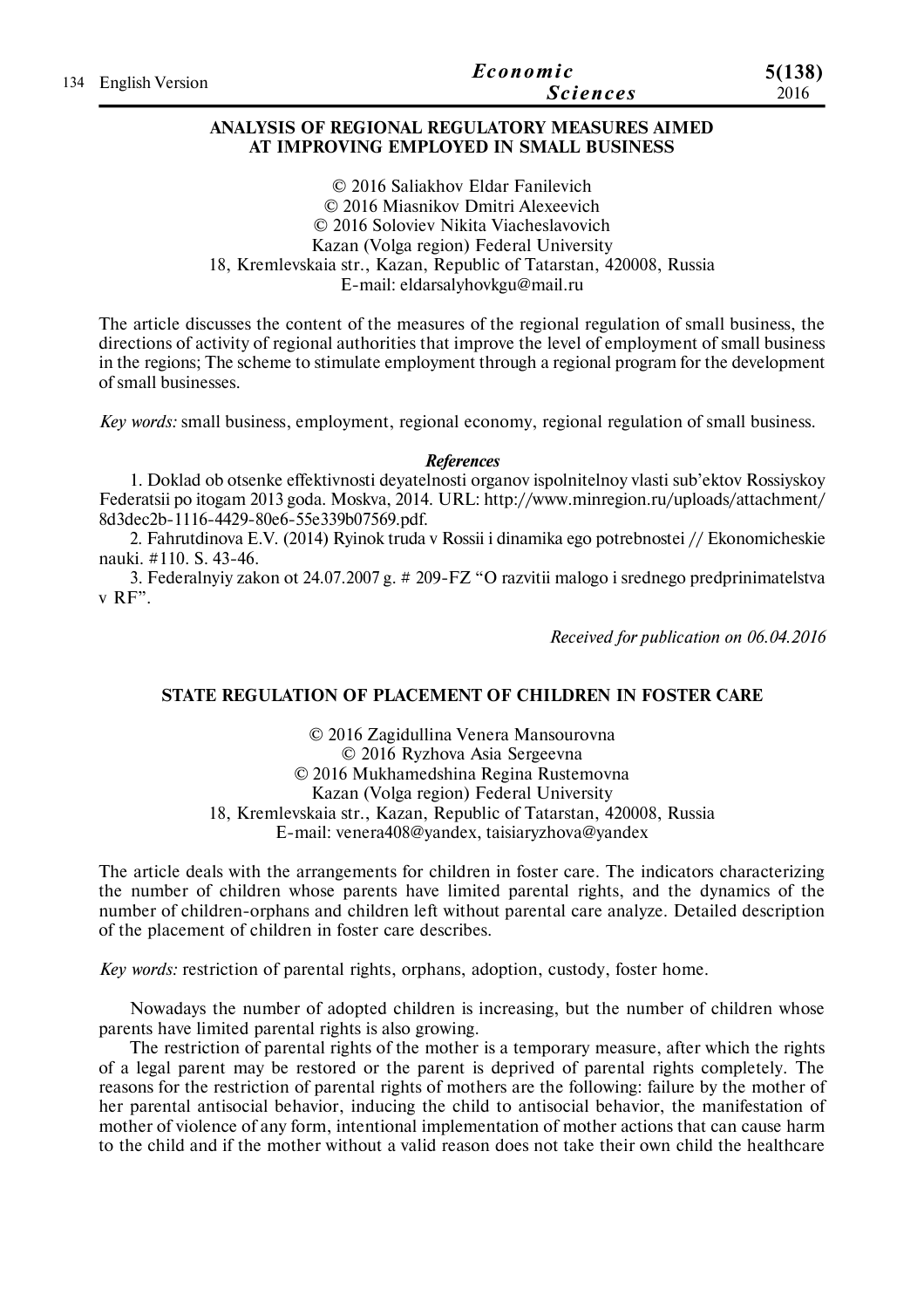| <b>English Version</b> | Economic        | 5(138)<br>$\sim$ $\sim$ |       |
|------------------------|-----------------|-------------------------|-------|
|                        | <i>Sciences</i> | 2016                    | 1 J J |

sector (maternity wards, hospitals), educational institutions, or any other, concerning temporary accommodation of minors. Father or mother, limited parental rights, lose the right to private education and co-residence with children, as well as for benefits and social cash benefits in connection with the presence of these children.

It should be noted the rate of decline in the number of orphans and children left without parental care brought up in educational institutions for children-orphans and children.

To date many couples for health reasons become participants in the adoption program. Indicators of the adoption of children are given by territorial body of Federal statistics on the Russian Federation reflect a positive trend towards the orphans. As adoptive parents there may be not only those couples who can't have children of their own, but many people in our countries with an active civil position.

In the second half of the XX century there is a sharp strengthening of the social functions of the state, increasing its role in the regulation of social processes, including the adoption by the state obligations in the field of labor protection, education, health, social protection of the population.

The state makes a significant step towards supporting families with the children from orphanages. However, we believe that adoption should be guided by the original intent of the adoptive parents, as the fate of the child is hard to mess up more than they already are. It is a mistake to believe that adoption can demonstrate the high morality, as the child in the family will remain forever, and positive action for life is an impossible task.

Lately the media are actively promoting the possible adoption of children, which can have a negative effect, because an impulsive decision to adopt a child cannot form the basis of a happy family. Also the situation with the "child - replacement" is a destructive motive. The reason for this situation may be experienced loss, which leads to the fact that parents perceive the adopted kid as the idealized image of the lost mother. Some adoptive parents as the key reasons put material goods. However the main motive for adoption should be the desire to share the love in order not to deprive and not to distort the developing personality in the child.

### *References*

1. Semeynyi kodeks RF. St. 73.

2. Federalnaya sluzhba gosudarstvennoy statistiki Rossii. URL: www.gks.ru.

3. Fahrutdinova E.V. (2009) Rol sotsialnoy sferyi i sotsialnoy politiki v obespechenii ustoychivogo sotsialno - ekonomicheskogo razvitiya stranyi // Ekonomicheskie nauki. #8(57). S. 7-11.

4. Ministerstvo truda, zanyatosti i sotsialnoy zaschityi Respubliki Tatarstan. URL: http:// mtsz.tatarstan.ru/rus/sotsialnaya-podderzhka.htm.

5. Federalnyiy zakon ot 24 aprelya 2008 goda # 48-FZ Ob opeke i popechitelstve.

6. Usyinovlenie v Rossii. Internet-proekt Ministerstva obrazovaniya i nauki RF. Departament gosudarstvennoy politiki v sfere zaschityi prav detey. URL: http://www.usynovite.ru.

*Received for publication on 06.04.2016*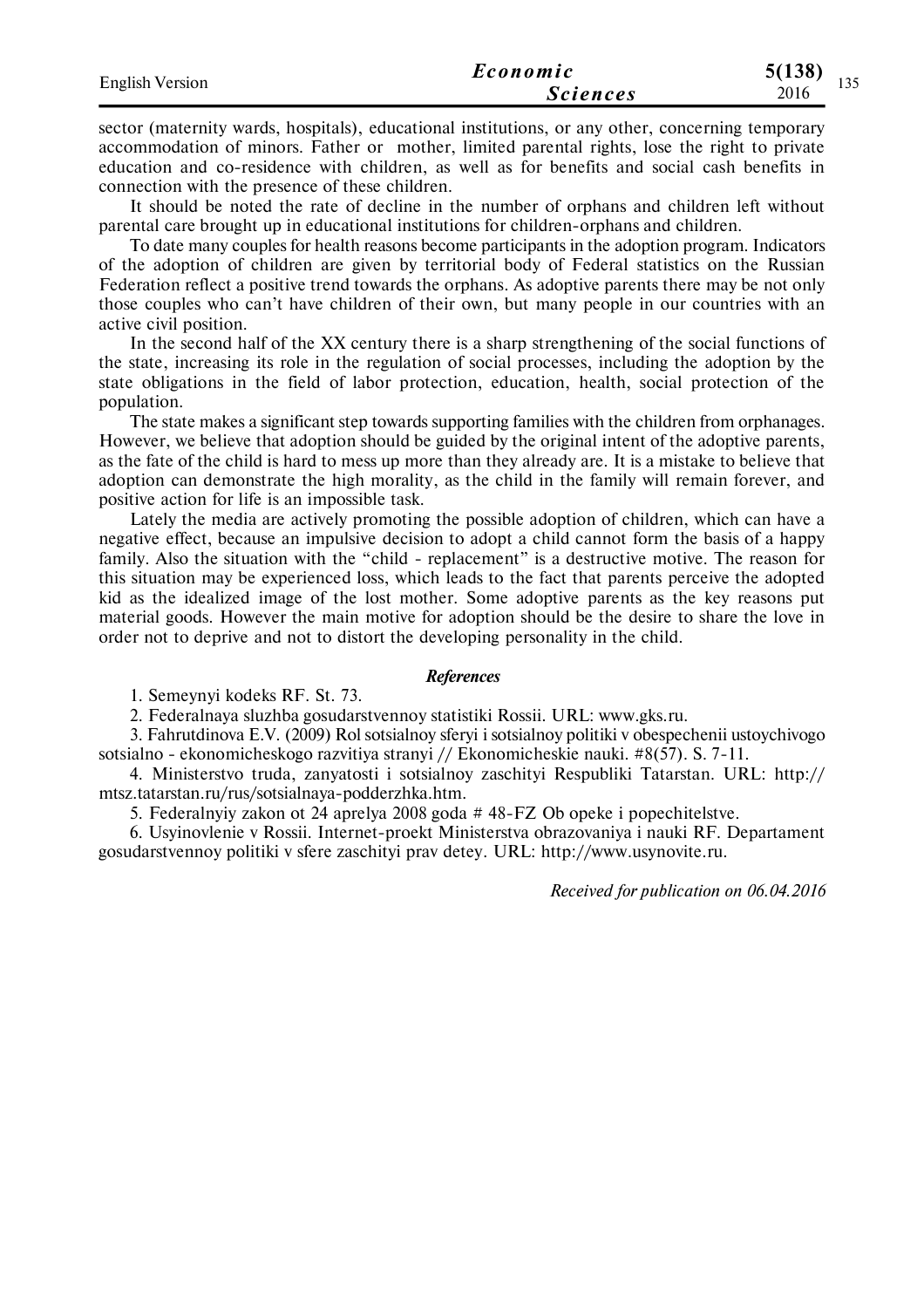| 136 English Version | Economic        | 5(138) |
|---------------------|-----------------|--------|
|                     | <i>Sciences</i> | 2016   |

## **ECONOMICS AND MANAGEMENT OF NATIONAL ECONOMY**

### **PUBLIC-PRIVATE PARTNERSHIP IN THE SYSTEM REDISTRIBUTION OF PROPERTY RIGHTS**

© 2016 Panova Tatiana Vladimirovna PhD in Economics, Senior Research Fellow Institute of Economics Russian Academy of Sciences 32, Nakhimovskii prospect, Moscow, 117218, Russia E-mail: planetaart@gmail.com

The article deals with the problem of the relationship and interac-movliyaniya public-private partnership with various forms of ownership. Analyze mixed-ownership and considering the possibility of transformation and are the property of socialization when imple-tion of large public-private partnership projects.

*Key words:* public-private partnerships, mixed ownership, social relations, partnership, competition law.

Difficult economic situation in Russia, the budget deficit, the sanctions, including on loans, lower real wages, inflation and the decline in consumer demand - all these problems are surmountable, provided a sharp increase of investment in the reproduction process. The most important source of investment serves the private sector, as a mechanism to promote the attraction of investments, public-private partnership. As noted in the article, a public-private partnership - is not only a partnership between government, business and civil society, is a mechanism to attract investment resources to ensure the reproduction process and sustainable socio-economic and environmental development. This process, forming a tolerant environment, and the basis for the development of the socialization of public relations. In the process of mixing and splitting ownership of its various forms is an exchange of competences of property rights, including, principally, social rights. Embedding the process of regulation of social rights in the structure of the mixed ownership - a distinctive feature of mixed ownership socialization.

#### *References*

1. Federal laws: "On Production Sharing Agreements" dated 30.12.1995,  $\Box$  225-FZ. "On special economic zones in the Russian Federation" dated  $22.07.2005 \square 116$ -FZ and "On Concession Agreements" of 21.07.2005.

2. Deriabina M.A, Tsedilin L.I. (2007) Public Private Partnership: Theory and Practice. Moscow, p. 10.

3. Based on public-private partnership (the theory, methodology, practice) (2015): a textbook. Moscow, p. 15.

4. *Zeldner A.G.* The partnership of government, business and society as a mixed economy (2010). Moscow, p. 52.

5. A public-private partnership, municipal-private partnership in the Russian Federation and Amendments to Certain Legislative Acts of the Russian Federation Ros.: Federal Law of July 13, 2015 224-FZ // Russian ha-zeta. 2015. July 17.

6. Panova T. et al. (2015) Institutional field of public-private partnertion. *Economics*. 10 (131), p. 35.

7. Ieskomb E.R. (2015) Public-private partnership: the basic principles of finance. Moscow, pp. 39-40, 57.

8. Mises L. (1995) Liberalism in the classical tradition. Moscow, 35 p.

9. Stark D. (1966) Recombine property and the birth of the Eastern European capital. *Problems of Economics*, 6, p. 25.

*Received for publication on 02.04.2016*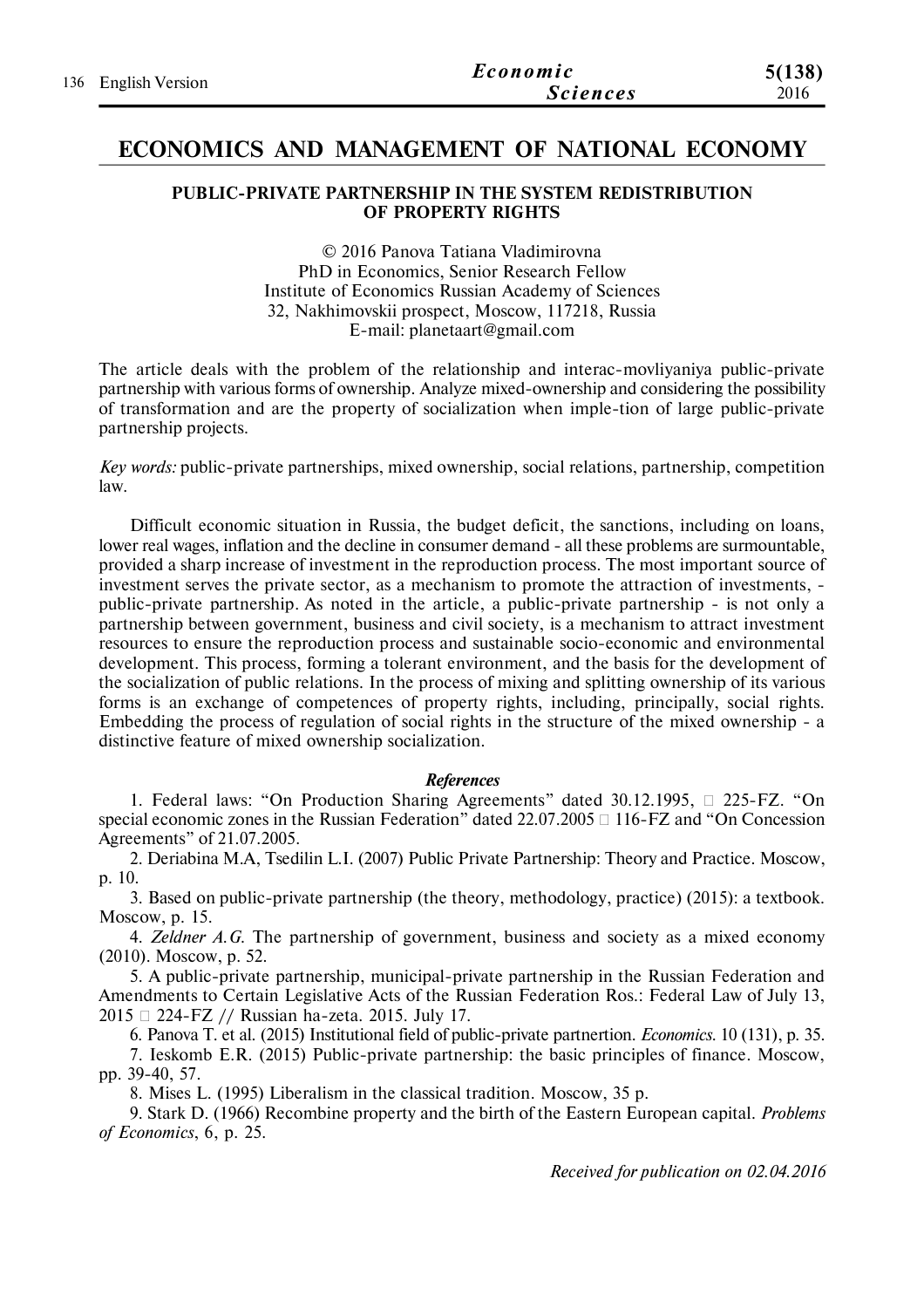| <b>English Version</b> | Economic        | 5(138)<br>$\sim$ $\sim$ $\sim$ |
|------------------------|-----------------|--------------------------------|
|                        | <b>Sciences</b> | 2016                           |

### **ECONOMIC STABILITY AND SUSTAINABLE DEVELOPMENT AS CATEGORIES OF MANAGEMENT OF THE ECONOMIC ENTITY**

© 2016 Nekhoroshkov Vladimir Petrovich Doctor of Economics, Associated Professor © 2016 Aroshidze Aliona Amiranovna Siberian State Transport University 191, D. Koval'chuk str., Novosibirsk, 630049, Russia E-mail: aroshidzealyona@gmail.com

The article is devoted to the approaches to definition of economic stability and sustainable development of economic systems. It has been offered the author's perspective on sustainable development management of the economic entity. Also it has been composed the "goal tree" and the mechanism of economic stability management in the context of establishing conditions for the sustainable development of the economic entity.

*Key words:* economic system, economic stability, sustainable development, management, determinant.

Category of the stability of economic systems is multifold, due to the complexity of the systems and a large number of elements-subsystems. In this regard, there is a set of interpretations of this category, which belong to four main approaches: stability as security, stability, reliability, strength, stability as the relative permanence and stability as the ability to maintain dynamic equilibrium, stability as the ability of the system to develop. In addition, the stability of the economic systems is classified by other criteria, including, for example, the duration of survival and the formation of its level, nature of influence of various factors, the availability of various subsystems. And so the stability of these subsystems is a key factor of sustainable development, i.e. the progressive, sequential movement along a marked path, which ensures the achievement of complex progressive social goals.

Consequently, economic stability should be considered as the target installation management concepts aimed at creating conditions conducive to sustainable development of economic systems, including mesoeconomic entities. The sustainable development management should be implemented through the mechanism, which in turn includes mechanisms for controlling various determinants, including economic stability as a key determinant of sustainable development of mesoeconomic entities.

### *References*

1. Uskova T.V. (2009) Upravlenie ustojchivym razvitiem regiona: monografija. Vologda. [Uskova T.V. (2009) Management of sustainable development of the region: monograph. Vologda.]

2. Vvedenie v teoriju strukturnoj transformacii proizvodstvennoj sistemy (jekonomiche-skij proekt): monografija (2011) / T.P. Aldohina [i dr.]; pod red. T.A.Beljaevoj, Je.N. Kuz'bozheva. Moskva [Introduction to the theory of structural transformation of the production system (economic project): monograph (2011) / T.P. Aldohina [et al.]; edited by T.A. Belyaeva, E.N. Kuziboev. Moscow.]

3. Agafonov N.T., Isljaev R.A. (1995) Osnovnye polozhenija koncepcii perehoda Rossijskoj Federacii na model' ustojchivogo razvitija. Sankt-Petersburg. [Agafonov N.T., Issaev R.A. (1995) The main provisions of the concept of transition of the Russian Federation on the model of sustainable development. Saint-Petersburg.]

4. Mihaljov O.V. (2011) Jekonomicheskaja ustojchivost' regional'nyh hozjajstvennyh sistem: avto-ref. dis. … d-ra jekon. nauk: 08.00.05. Moskva. [Mikhalev O.V. (2011) Economic stability of the regional economic systems: abstract of thesis prepared by doctor of economic Sciences: 08.00.05. Moscow.]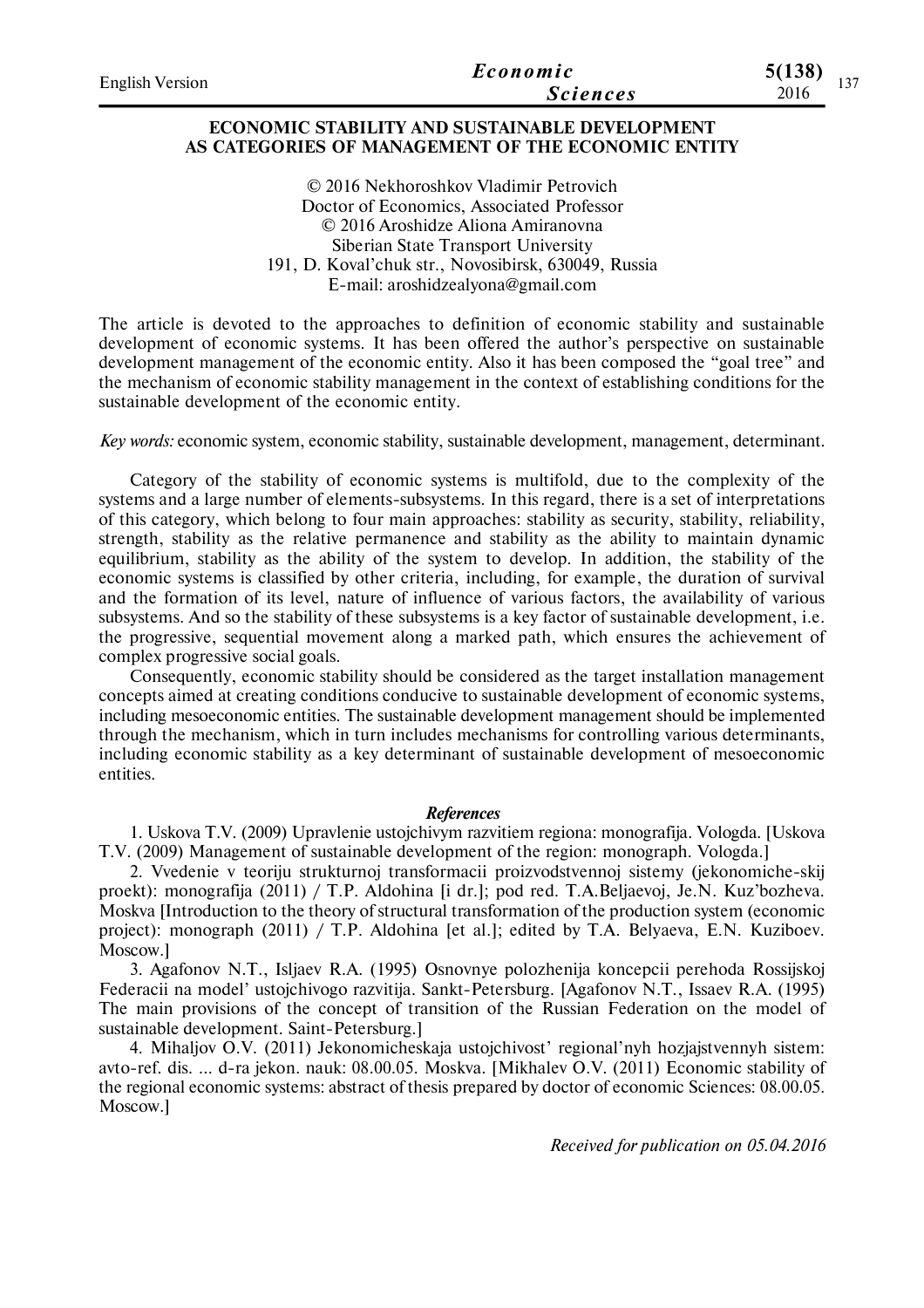|                     | Economic        | 5(138) |
|---------------------|-----------------|--------|
| 138 English Version | <i>Sciences</i> | 2016   |

### **ANALYSIS OF THE PORTFOLIO OF INVESTMENT PROJECTS AND THE DEVELOPMENT OF CRITERIA FOR THE SELECTION OF PROJECTS IN THE PORTFOLIO EFFICIENCY**

© 2016 Aibazova Dzhandet Khysaevna Financial University under the Government of the Russian Federation 49, Leningradskii prospect, Moscow, 125993, Russia E-mail: lvls@mail.ru

The article deals with totality of factors influencing on evaluation of efficiency of the portfolio of innovation and investment projects of the company, examines their relationship, the results of quantitative and qualitative evaluation of correlation of risk and return portfolio of innovative and investment projects of the enterprise.

*Key words:* investment project, portfolio, optimization problem, portfolio investment, qualitative analysis, quantitative analysis.

Twenty-first century signalize with widely using of project management technology in business and has moved from the theoretical knowledge in the field of practical application. In this case starts development of project standards, professional associations, system certification etc.

Nowadays many Russian companies also join into process of using such technology as project portfolio management.

Diversification of business in conditions of Russian economy and increased competition prescribe changeover from one manage project to implement several projects with taking into account the risks and limitations of company resources, ie, the company's management understand need to manage a portfolio of projects.

Each intensively developing company has a significant portfolio of investment projects aimed at the development of their business: the creation of new production facilities, development of new products, and development of new markets.

As it is so in both cases the projects are competing for limited resources of the company: human, financial, material. The lack of a balanced project portfolio management tools leads to dispersion of resources, a tightening of terms, reduction in quality.

The aim of this work is the study of portfolio management.

The objectives of the study is to examine the following issues:

• determination of the portfolio:

• model of formation of a portfolio of projects;

practical implementation of project portfolio formation.

#### *References*

1. Nefedov A.N. (2014) The choice of optimal investment projects at risk. *Vestnik of the Tver State University*, 11.

2. Staroverova G.S., Medvedev A.U., Sorokina I.V. (2011) Economic evaluation of investments. Moscow.

3. Vilenskii P.L., Livshits V.N., Smoliak S.A. (2012) Evaluating the effectiveness of investment projects. Theory and Practice: A Textbook. Guide. Moscow.

4. Zabrodin U.N. [et al.] (2013) Management of investment programs and portfolios. Moscow.

*Received for publication on 06.04.2016*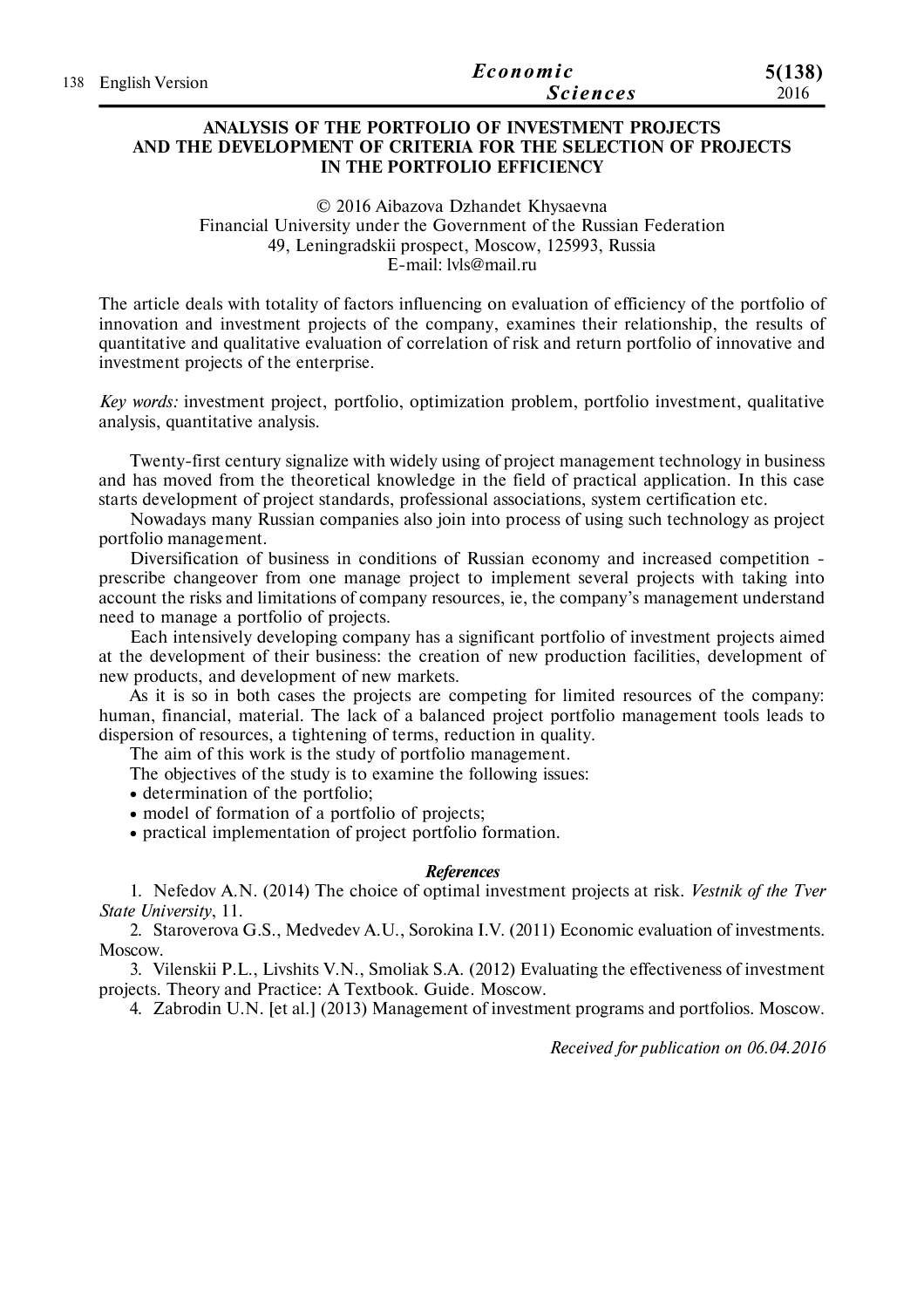| <b>English Version</b> | Economic        | 5(138)<br>130 |
|------------------------|-----------------|---------------|
|                        | <i>Sciences</i> | 2016          |

### **INVESTMENT DYSFUNCTION OF FINANCIAL CORPORATIONS IN THE INVESTMENT SYSTEM OF THE RUSSIAN FEDERATION AND WAYS TO OVERCOME THIS DYSFUNCTION**

© 2016 Shehovtsova Julia Anatolievna PhD in Economics, senior tutor Saratov Military Red Banner Institute for the Internal Troops of Ministry of the Interior of Russian Federation 158, Moskovskaia str., Saratov, 410023, Russia E-mail: osier703@yandex.ru

The reasons for violations of the investment function of financial corporations in the investment system of the state are analyzed. The measures to restore their normal functioning in this system are proposed.

*Key words:* investments, investment system, non-state pension funds, insurance organizations, dysfunctions.

The main reasons for the investment dysfunction of financial corporations in the investment system of the Russian Federation are the low yield of real assets, the precarious financial situation of the recipients of real investment, the high cost of investment resources for enterprises of the real sector and the existence of legal restrictions on the movement of investment resources to this sector from the financial sector of the economy. To address these reasons and to overcome the investment dysfunction of financial corporations is necessary make a readjustment of unprofitable enterprises of the real sector of the economy, legally limit the maximum interest rate on Bank loans, promote the development of competition in the financial market, to mitigate the requirements for assets that may be invested funds of financial corporations, improve the mechanism of reduction of risks of real investment.

#### *References*

1. Finansy Rossii. 2014 (2014) [Finance of Russia. 2014] / Federal State Statistics Service of the Russian Federation. Moscow.

2. Marks K. (1983) Kapital. Kritika politicheskoy ekonomii [A critique of political economy] : in 4 vol. Moscow, vol. 1.

3. Metodologicheskiye rekomendatsii po provedeniyu analiza finansovo- khozyaystvennoy deyatel'nosti Organizatsiy : Utverzhdeny Goskomstatom Rossii ot 28 noyabrya 2002 g. [Methodological guidelines for the analysis of financial and economic activities of organizations: approved by the State Statistics Committee of Russia on November 28, 2002] / Federal State Statistics Service of the Russian Federation. Available from: hhttp: //www.gks.ru.

4. Novoselova L. (2012) Bankovskaya sistema KNR v XXI veke : desyatiletiye preobrazovaniy [The banking system of China in the XXI century: a decade of reforms] // Rossiyskiy ekonomicheskiy zhurnal,  $\Box$  2.

5. Ob ustanovlenii dopolnitel'nykh ogranicheniy na investirovaniye sredstv pensionnykh nakopleniy negosudarstvennogo pensionnogo fonda, osushchestvlyayushchego obyazatel'noye pensionnoye strakhovaniye, dopolnitel'nykh trebovaniy k kreditnym organizatsiyam, v kotorykh razmeshchayutsya sreds tva pensionnykh nakopleniy i nakopleniya dlya zhilishchnogo obespecheniya voyennosluzhashchikh, a takzhe dopolnitel'nykh trebovaniy, kotoryye upravlyayushchiye kompanii obyazany soblyudat' v period deystviya dogovora doveritel'nogo upravleniya sredstvami pensionnykh nakopleniy: polozheniye Banka Rossii ot 25.12.2014 g.  $\Box$  451-P [On the establishment of additional restrictions on the investment of pension savings of non-state pension fund, carrying out compulsory pension insurance, additional requirements to credit institutions, which are placed pension savings and provisions for housing for military personnel, as well as additional requirements that management companies are obliged to observe during the period agreement of trust management of pension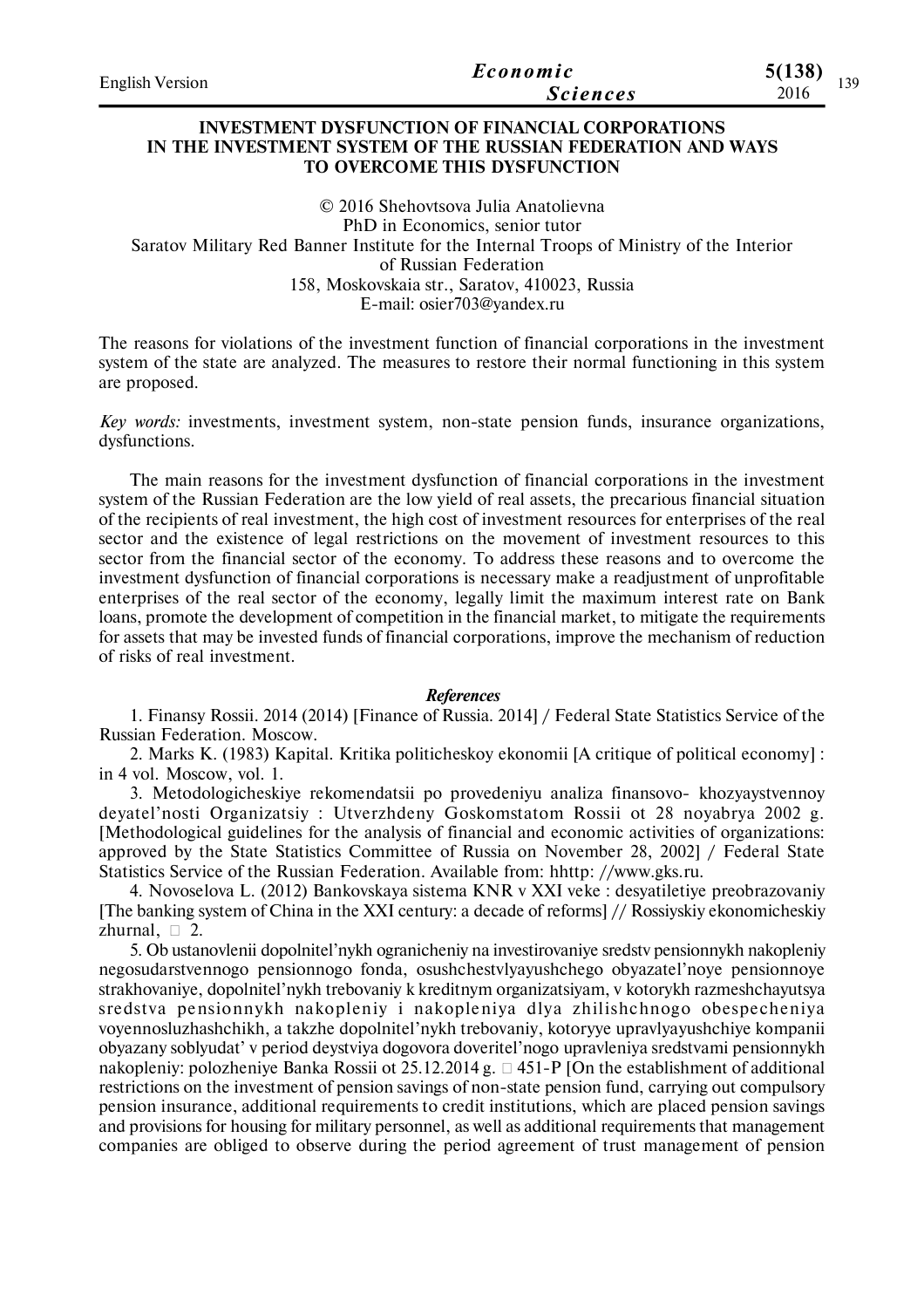| 140 English Version | Economic        | 5(138) |
|---------------------|-----------------|--------|
|                     | <b>Sciences</b> | 2016   |

savings : position of the Bank of Russia on December 25, 2014.  $\Box$  451-P] // Vestnik Banka Rossii. 2015. 29 yanvarya.  $\Box$  6.

6. Ob ustanovlenii urovnya reytinga dolgosrochnoy kreditosposobnosti dlya tseley investirovaniya sredstv pensionnykh nakopleniy : informatsiya Banka Rossii ot 19.02.2015 g. [On the establishment of the level of rating long-term creditworthiness for the objectives investment of pension savings : Information of the Bank of Russia on February 19,2015] / The Bank of Russia. Available from: http://www.cbr.ru.

7. O negosudarstvennykh pensionnykh fondakh : FZ ot 7.05.1998 g.  $\Box$  75 - FZ [On the nonstate pension funds : the Federal Law on July 5, 1998.  $\Box$  75-FZ]. Legal website Consultant+.

8. Rossiyskiy statisticheskiy yezhegodnik. 2015 [Russian Statistical Yearbook. 2015] / Federal State Statistics Service of the Russian Federation. Moscow, 2015.

9. Srednevzveshennyye protsentnyye stavki po kreditam, predostavlennym kreditnymi organizatsiyami nefinansovym organizatsiyam v rublyakh [Weighted average interest rates on loans granted by credit institutions to non-financial organizations in rubles] / Bank of Russia. Available from: http://www.cbr.ru.

10. Suglobov A.Ye., Shekhovtsova Yu.A. Domashniye khozyaystva kak istochnik finansovykh resursov obespecheniya investitsionnoy bezopasnosti gosudarstva [The households as a source of funds to ensure investment security of the state] // Voprosy regional'noy ekonomiki. 2012. T. 13,  $\Box$  4.

*Received for publication on 04.04.2016*

### **ABOUT REFINING THE VALUATION OF DOMESTIC FOOD AID IN THE MOSCOW REGION, OR "FOOD CARD", - THE QUESTION PRICE**

© 2016 Ivanova Valentina Nikolaevna

Doctor of Economics, Professor, Rector

Moscow State University of Technologies and Management named after K.G. Razumovski

(First Cossack University)

73, Zemlyanoy val, Moscow, 109004, Russia

© 2016 Tikhonov Dmitri Anatolievich

General Director

Non-commercial partnership "Association of enterprises of social power in education and health"

11, Proezd Entuziastov, Moscow, 111024, Russia

© 2016 Tatochenko Alexander Lvovich

PhD in Technical Sciences, Associate Professor

Moscow State University of Technologies and Management named after K.G. Razumovski

(First Cossack University)

73, Zemlianoy val, Moscow, 109004, Russia

E-mail: oet2004@ya.ru, a.fem@yandex.ru

Discusses the issues of domestic food aid under the program "food map" in the Moscow region. Defined in physical and value terms compensation range of food, bringing actual consumption of the poor citizens of the Russian Federation to the level of the Ministry of health was developed by rational standards. The calculated value of the food card as in producers ' prices, and taking into account the cost of shipping food aid to the recipient. It is shown that the delivery channel "manufacturer - wholesale distribution center - a network of grocery retail" minimize margins, and can be implemented in the region.

*Key words:* domestic food aid, targeted food support, food card, producer prices, trade margins.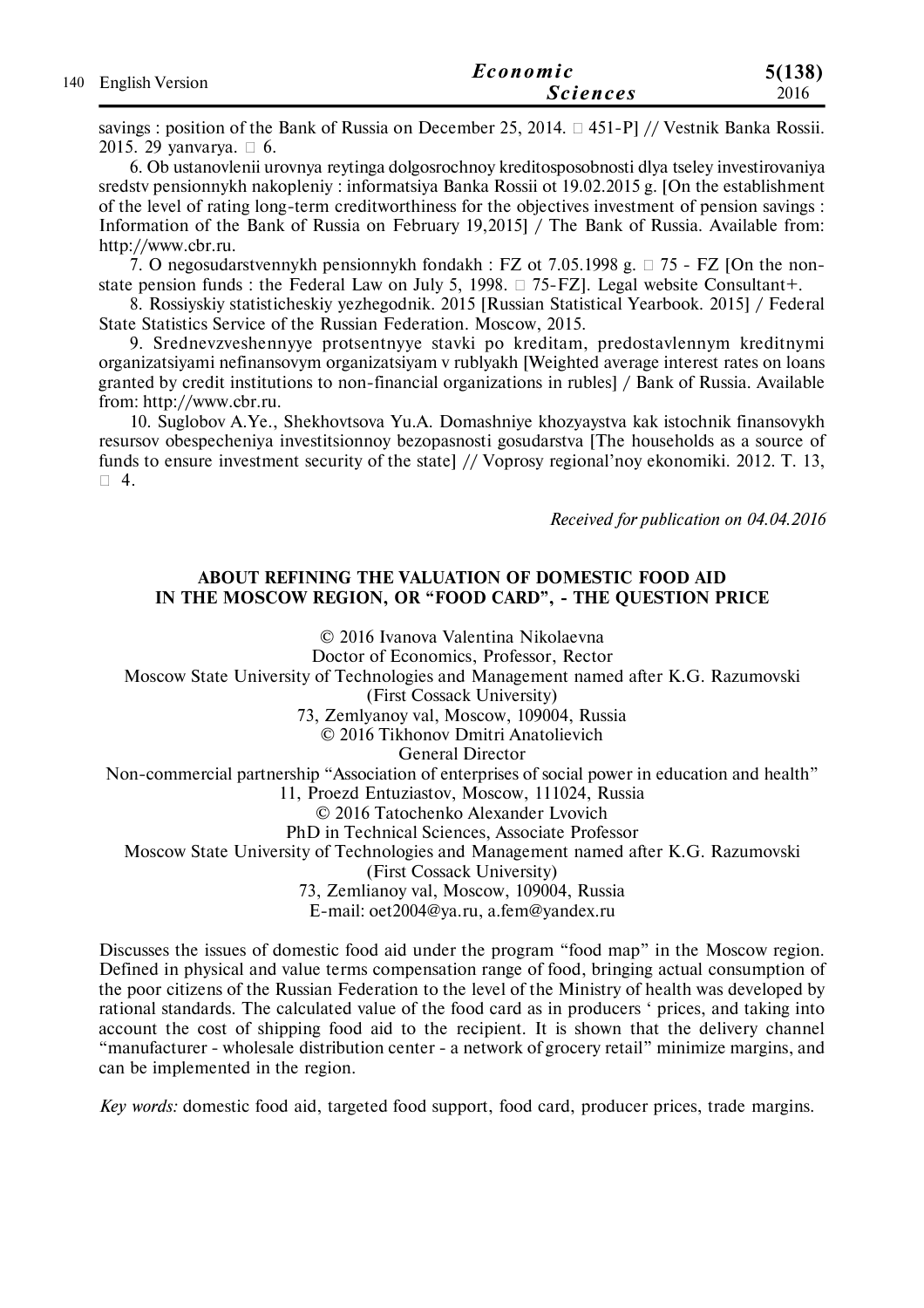|                        |                 | 5(138)      |
|------------------------|-----------------|-------------|
| <b>English Version</b> | <i>Sciences</i> | 141<br>2016 |

The article considers the questions of organization of domestic food aid under the program "Food card " in the Moscow region. The relevance of the work caused by reduction in 2015 in real incomes of citizens of the Russian Federation 3.5%. As a result, the number of citizens with incomes below the subsistence level reached in the 1st quarter of 2016 is 19.2 million people, including in the Moscow region - 1.7 million. The purpose of the "Food card " program is to provide for the expense of the state set of food to the poor citizens to achieve them developed by the Ministry of health for rational norms of consumption.

For the successful implementation of the program need its exact value. Determined in physical and value terms compensation range of food, bringing actual consumption of the poor citizens at the normative level. The cost of food card calculated in producers ' prices, and taking into account the cost of shipping food aid to the recipient. In the first case the cost is 1274 rubles per person per month, the second  $-$  varies significantly (from 1800 to 2600 rubles per person per month) depending on the delivery channel food aid to the recipient. It is shown that the delivery channel "manufacturer - wholesale distribution center - a network of grocery retail" minimizes trading margin (total margin is 41% to the price of the manufacturer). Under these conditions the total annual cost of the program "Food card " in the Moscow region can be estimated approximately 38.28 billion rubles. While food producers will be required of 27.15 billion rubles, and the delivery of food aid to the recipient - to 11.13 billion rubles (6,11 billion in the wholesale and 5.02 billion rubles in retail link).

The obtained calculated data are in good agreement with the estimates of the Ministry of agriculture of the Russian Federation, however, in contrast, take into account not only the costs of producers, but also the associated business expenses.

#### *References*

1. The official website of the Federal service of state statistics of Russia. Available from: http: //www.gks.ru.

2. The official website of the Ministry of agriculture of the Russian Federation. Available from: http://www.mcx.ru

3. Recommendations for rational norms of food consumption that meet the modern requirements of a healthy diet (app. The Ministry of health of the Russian Federation 2 August 2010).

4. Tatochenko A., Tikhonov D., Yazev G. (2016) Social food as a component of the domestic food assistance: the economic aspect of the problem. Economics, sociology and law, 1, pp. 68-76.

5. Socio-economic indicators of poverty in 2011-2014 (2015) / Rosstat. Moscow.

6. National network of wholesale distribution centers - driver for the development of agriculture of Russia. Posted 05.11.2015 - AORR. Available from: http://www.aorr.ru/ru/home/101 reconstruction-/1048-agroclusters.html.

7. "Novy den" - analytical and informational portal of UrFO RF. Available from: http:// urfo.org/ekb/539222.html.

8. Trade margins on food products can limit. Available from: http://www.garant.ru/news.

*Received for publication on 02.04.2016*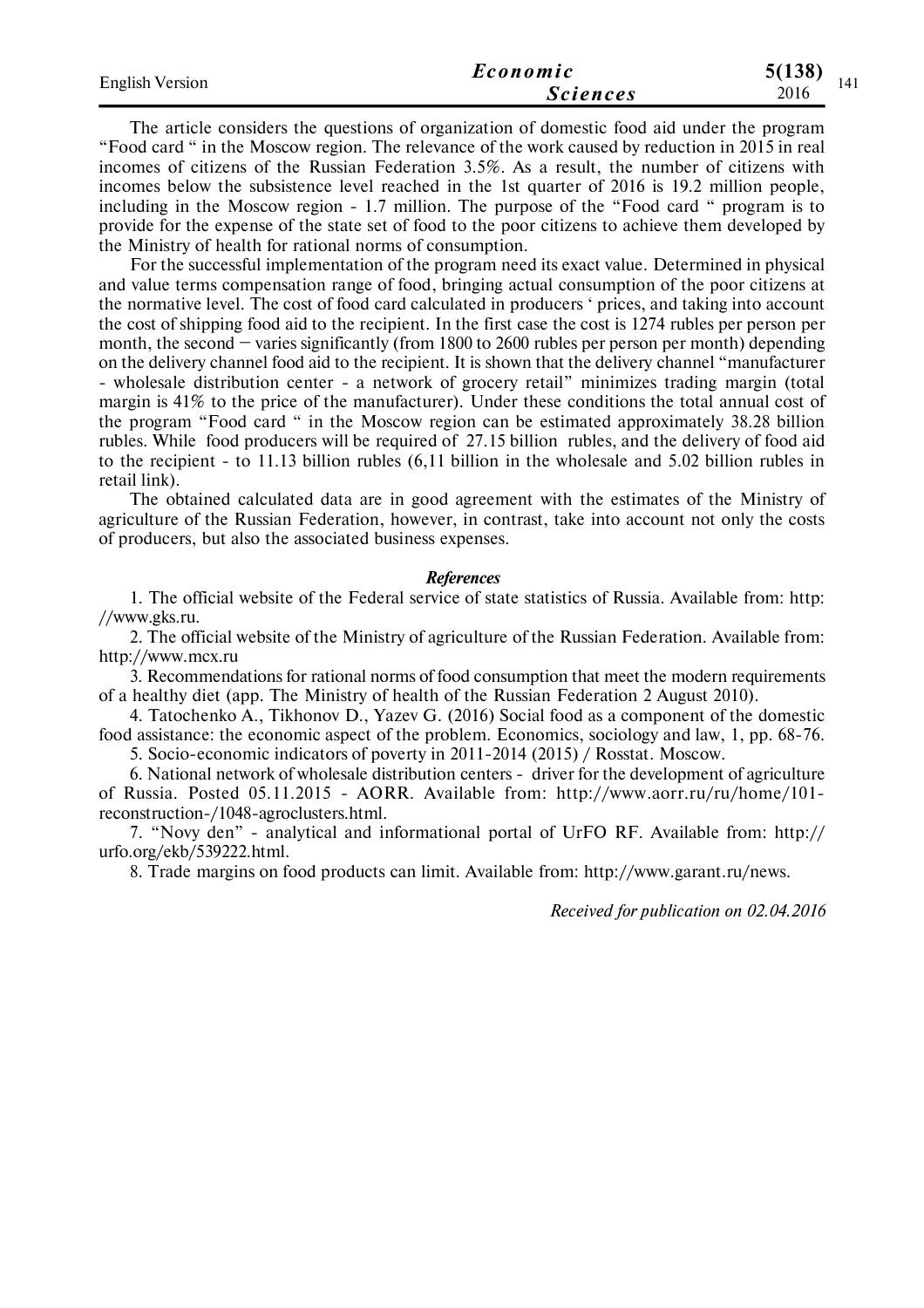|                     | Economic        | 5(138) |
|---------------------|-----------------|--------|
| 142 English Version | <b>Sciences</b> | 2016   |

### **INVESTMENT FACTORS OF RUSSIAN AGROINDUSTRIAL COMPLEX TECHNOLOGICAL DEVELOPMENT**

© 2016 Abdulragimov Israil Abdulaliovich State Councilor of the Russian Federation 3 classes, Doctor of Economics, Professor Razumovskii Moscow state University of Technologies and Management (First Cossack University) 73, Zemlianoi val, Moscow, 109004, Russia E-mail: oet2004@ya.ru

The author analyzes the problems of agroindustrial complex investment support. Main accent of the article is on disparity between support amount of raw material industries and production infrastructure - the latter getting much less. The author suggests the necessary measures for solving that problem making the main point about an integration of production and academic structures.

*Key words:* agroindustrial complex, investments, state support, innovations, academic sphere.

*Received for publication on 30.03.2016*

### **PROBLEMS AND TENDENCIES OF DEVELOPMENT OF STORAGE AND PROCESSING OF AGRICULTURAL PRODUCTS (THE REPUBLIC OF BASHKORTOSTAN)**

© 2016 Mardanshin Rafael Mirgalimovich The Deputy of The State Duma Federal Assembly of the Russian Federation 26, B. Dmitrovka's str., Moscow, 103426, Russia E-mail: oet2004@ya.ru

The article analyzes the current state of storage and processing of agricultural products. In the case of the Republic of Bashkortostan presented the regional section of the storage industry (processing), agricultural products. The author proves the thesis of the need to establish an effective system of support for the structural and technological modernization of storage and processing of agricultural products.

*Key words:* agriculture, storage and processing of agricultural products, food industry, the Republic of Bashkortostan.

*Received for publication on 02.04.2016*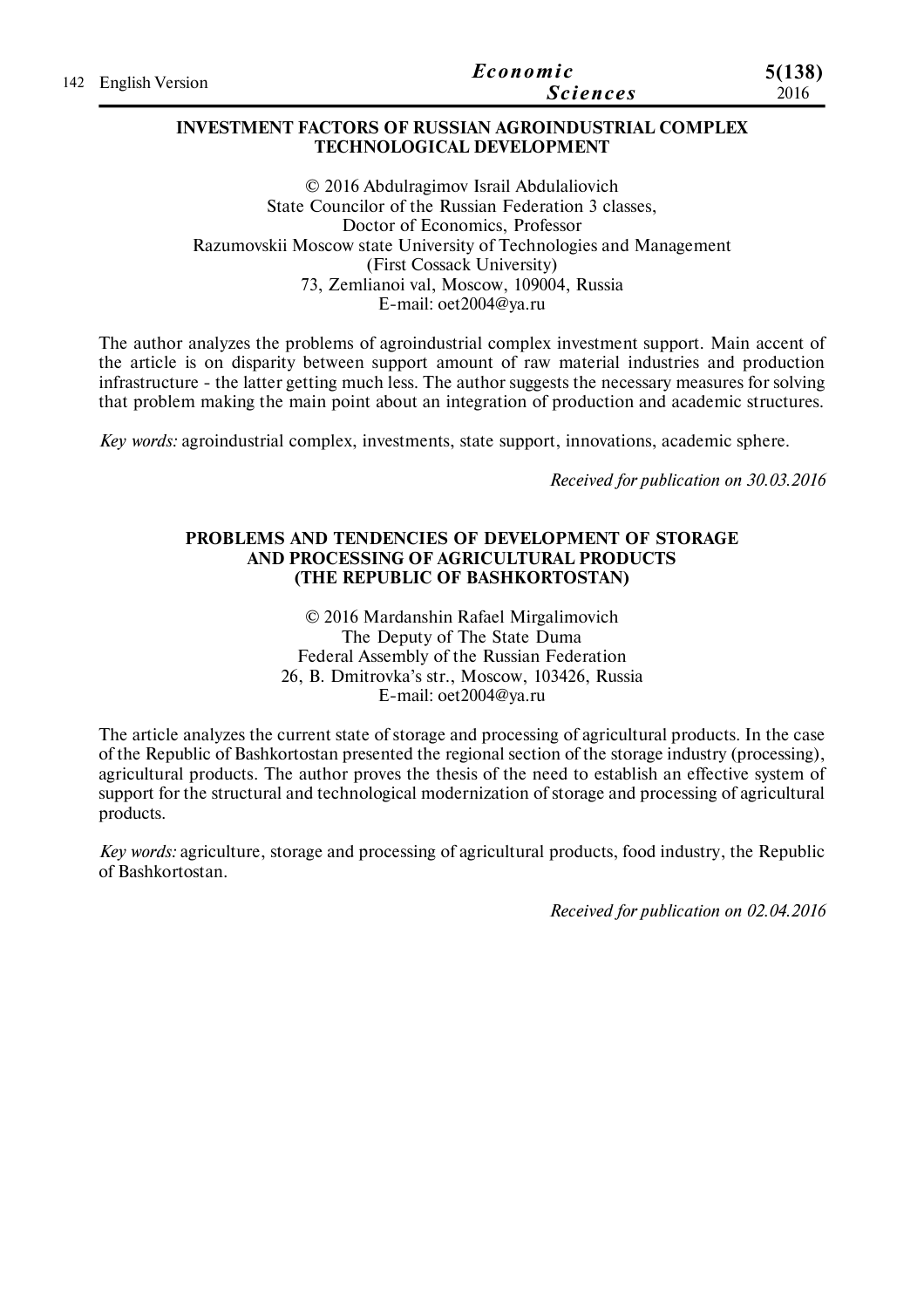| <b>English Version</b> | Economic        | 5(138) |  |
|------------------------|-----------------|--------|--|
|                        | <i>Sciences</i> | 2016   |  |

### **METHODOLOGICAL FOUNDATION OF THE REGIONAL CLUSTER DEVELOPMENT CAPACITY REALIZATION**

© 2016 Bogdanova Tatiana Alexandrovna PhD in Economics, Associate Professor © 2016 Gutman Svetlana Semenovna PhD in Economics, Associate Professor Peter the Great St. Petersburg Polytechnic University 29, Politechnicheskaya str., St. Petersburg, 195251, Russia E-mail: diplomb@mail.ru, svelanka@mail.ru

It was developed a schematic presentation of a basic stages of regional cluster policy on the basis of modern researches in regional economy management and results of foreign and domestic practices. It is recommended to stratify a cluster policy for several levels to make it effective: supporting programs, aimed on the development and enhancement of cluster key processes; the development of structural frameworks; creation macroeconomic conditions; financial and technological support of the cluster coordinating installations, the program of participants relations and collaboration development. It was proposed a methodic of systematization the governmental participation with the link to potential of major regional clusters group market development.

*Key words:* regional cluster policy, identification of regional clusters, potential of regional clusters group, the life cycle of cluster, regional resources, matrix systematization of state measures of cluster policy, meso level, ecosystem cluster.

#### *References*

1. Dan'ko T.P., Kutsenko E.S. Osnovnye podkhody k vyiavleniyu klasterov v ekonomike regiona // Problemy sovremennoy ekonomiki. 2012.  $\Box$  1. S. 248-254.

2. Bogdanova T.A. Priznaki klastera i klasternaya politika. Protsessy globalnoy ekonomiki. Global Economic Processes // Sbornik nauchnykh trudov XX Vserossiyskoi nauchno- prakticheskoi konferentsii c mezhdunarodnym uchastiyem. Sankt-Peterburg, 2015. S. 200-208.

3. Vinogradova K.O., Lomovtseva O.A. Sushchnost i struktura potentsiala razvitiya regiona // Sovremennyye problemy nauki i obrazovaniya. 2013.  $\Box$  3. URL: http://www.science-education.ru/ ru/article/view?id=9620

4. Kleyner G.B., Kachalov R.M., Nagrudnaya N.B. Sintez strategii klastera na osnove sistemnointegratsionnoy teorii // Otraslevyye rynki. 2008.  $\square$  5-6 (18). S. 9-39.

5. Markov L.S., Markova V.M. Vyyavleniye etalonnykh klasterov: metodicheskiye voprosy i prakticheskoye prilozheniye k otechestvennoy promyshlennosti // Vestnik Novosibirskogo gosudarstvennogo universiteta. Sotsialno-ekonomicheskiye nauki. 2012. 1. S. 95-108

6. Mirolyubova T.V., Kovaleva T.V., Karlina T.Iu. Identifikatsiya regionalnykh klasterov (na primere Permskogo kraya) // Problemy teorii i praktiki upravleniya. 2012.  $\Box$ . 6. S. 8-19.

7. Pilipenko I.V. Povysheniye konkurentosposobnosti s pomoshchyu razvitiya klasterov i promyshlennykh rayonov. // Gumanitarnyy strategicheskiy manevr / pod red. V.N. Kuznetsova. Moskva, 2004. S. 130-155.

8. Porter M. Konkurentsiya: per. s angl. Moskva, 2005.

9. Rokhchin V.Ye., Zhilkin S.F., Znamenskaya K.N. Strategicheskoye planirovaniye razvitiya gorodov Rossii: sistemnyy podkhod. Izd. 2-ye, pererab. i dop. Tolyatti, 2010.

10. Andersson T. et al. (2004) *The Cluster Policies Whitebook, IKED-International Organisation for Knowledge Economy and Enterprise Development*.

11. Enright M. (2000) Survey on the Characterization of Regional Clusters. Hong Kong.

12. European Cluster Observatory (2012) "Emerging industries": Report on the methodology for their classification and on the most active, significant and relevant new emerging industrial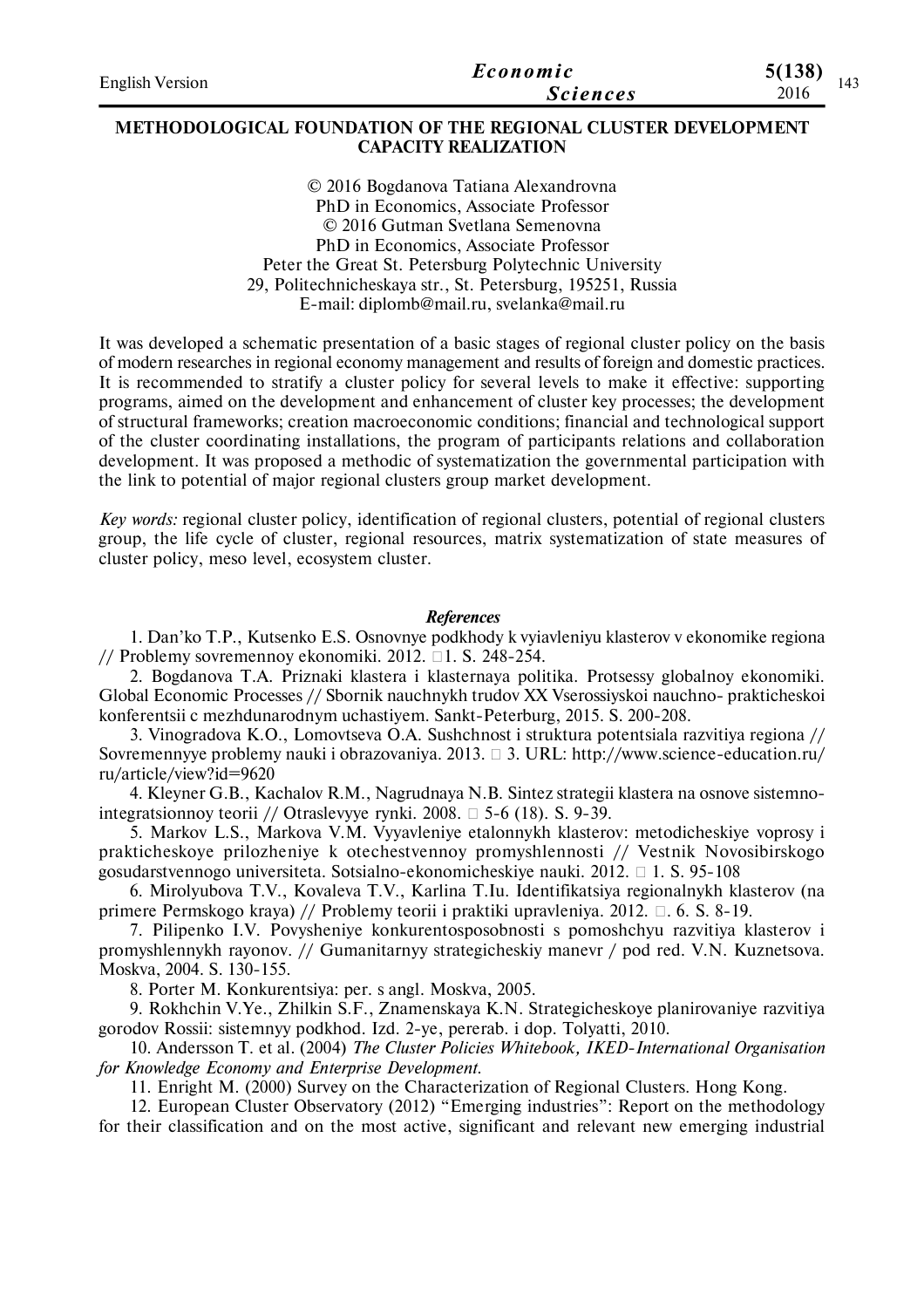| 144 English Version | Economic        | 5(138) |
|---------------------|-----------------|--------|
|                     | <i>Sciences</i> | 2016   |

sectors, Brussels: European Commission. Available from: http://www.emergingindustries.eu/Upload/ CMS/Docs/Emerging\_industries\_methodology.pdf.

13. European Cluster Observatory (2012) Methodology report. Cluster-specific framework conditions for world-class clusters in emerging industries. Brussels: European Commission. Available from: http://www.emergingindustries.eu/Upload/CMS/Docs/Framework\_conditions\_ methodology.pdf.

14. Feser E.J., Sweeney S.H. (2000) A Test for the Coincident Economic and Spatial Clustering of business Enterprises. *Journal of Geographical Systems*, vol. 2, 4, pp. 349-373.

15. Kutsenko E. (2015) Pilot Innovative Territorial Clusters in Russia: A Sustainable Development Model. *Foresight-Russia*, vol. 9, 1, pp. 32-55.

16. Lindqvist G. (2009) *Disentangling Clusters*. Agglomeration and Proximity Effects. EFI, The Economic Research Institute Stockholm School of Economics.

17. Marshall A. (1920) Principles of Economics. London. Library of Economics and Liberty. Available from: http://www.econlib.org/library/Marshall/marP.htm.

18. Porter M.E. (2003) *San Diego: Clusters of Innovation Initiative*. Cambridge.

19. Porter M.E. (2003) The Economic Performance of Regions. *Regional Studies*, vol. 37, pp. 549-578.

20. Solvell O., Lindqvist G., Ketels Ch. (2003) The Cluster Initiative Greenbook. *Ivory Tower AB*. Stockholm.

*Received for publication on 03.04.2016*

### **STUDY OF THE DYNAMICS OF STRUCTURAL CHANGES IN THE TIMBER INDUSTRY IN THE REGION\***

© 2016 Oleinik Elena Borisovna Doctor of Economics Far Eastern Federal University 8, Sukhanova str., Vladivostok, Primorskii Krai, 690091, Russia © 2016 Osipov Boris Alexandrovich Doctor of Economics Far Eastern State Technical Fisheries University 52B, Lugovaia str., Vladivostok, Primorskii Krai, 690087, Russia E-mail: oleinik.elena@gmail.com, osipov\_ba@mail.ru

Discusses changes in the sectoral structure of the timber industry complex of Primorye and Khabarovsk territories, depending on the investment. Grounded the value of lag that is medium-term response to structural changes to changes in the volume of investment. Quantitative and qualitative assessment of changes in the industrial structure. Proposed measures to improve the quality of shifts in the sales structure of the timber.

*Key words*: structural breaks, cointegration, change aspect ratio, the integral coefficient of structural changes, the index of quality of structure, priority investment projects.

There are significant disproportions in the structure of the forestry sector of the far Eastern Federal district. The main reasons for the dominance of the logging industry: low efficiency of use of forest resources; a long time gap between investment of additional funds in the timber trade and their anticipated final result, which led to priority investment of the logging industry; the weak investment climate in the region. One of the most important factors influencing structural changes in forestry, are an investment.

\* Work performed under support of the Ministry of education and science of the Russian Federation. The state task No. 1398.2014.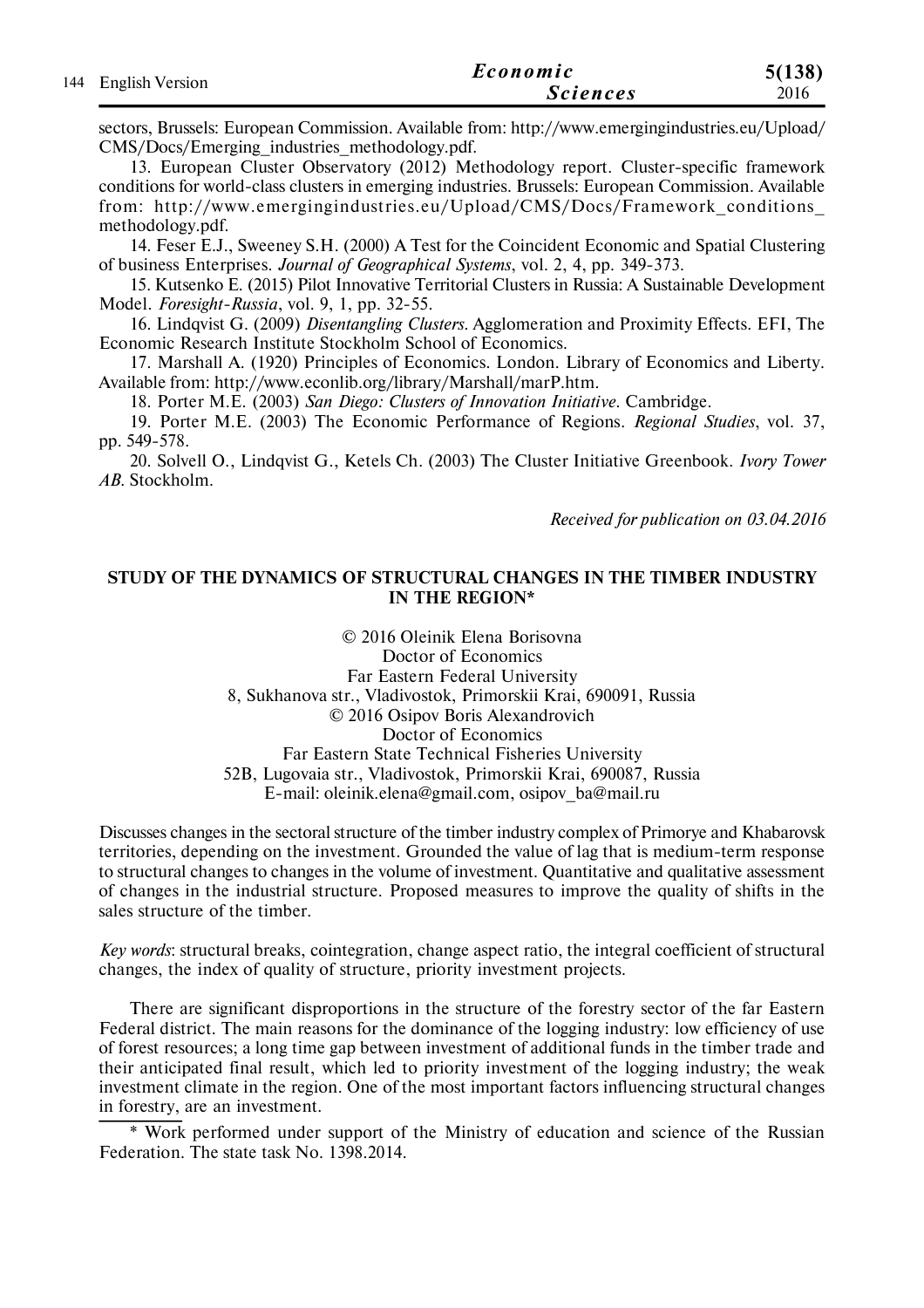| <b>English Version</b> | Economic        | 5(138) |  |
|------------------------|-----------------|--------|--|
|                        | <b>Sciences</b> | 2016   |  |

The presence of cointegration between the time series integral of the structural changes and investment significance with a lag of 2 years, indicates that between them there is not random causation. Therefore, structural changes in production volumes of wood products are the result of investments in timber industry complex, and time lag of 2 years is the average response time to structural changes to changes in the volume of investment.

A significant influx of investment in forestry in the region in recent years testify to the attempt to move to the principles of sustainable development: improving the efficiency of investment and comprehensive utilization of raw materials. However, to eliminate existing imbalances in the structure of production of forestry in the region is not yet possible. This requires:

 creation of favorable conditions for investments in LPK, which are able to make the domestic wood-processing enterprises more competitive;

 technical re-equipment of forestry enterprises on the basis of introduction of modern technologies of deep processing of forest raw materials;

to stimulate intensive and priority development of woodworking and pulp and paper industry.

*Received for publication on 02.04.2016*

### **ASPECTS OF DEVELOPMENT OF FERRY TOURISM IN SAINT-PETERSBURG**

© 2016 Khoreva Liubov Viktorovna Doctor of Economics, Professor © 2016 Isaeva Olga Leonidovna Saint-Petersburg State University of Economics 21, Sadovaia str., Saint-Petersburg, 191023, Russia E-mail: luhor@inbox.ru, deliciousapple12@gmail.com

The article discusses the main trends in the development of cruise and ferry tourism in St. Petersburg, analyzes its structure and dynamics of changes in recent years and identifies problems hampering the development of cruise and ferry tourism in St. Petersburg as well.

*Key words:* tourism, cruise and ferry tourism, ferry services.

*Received for publication on 03.04.2016*

### **FORMATION AND REALIZATION FEATURES OF INDUSTRIAL POLICY IN MODERN CONDITIONS**

© 2016 Streltsov Alexey Viktorovich Doctor of Economics, Professor © 2016 Eroshevskii Sergei Alexandrovich PhD in Economics, Associate Professor Samara State University of Economics 141, Soviet Armi str., Samara, 443090, Russia E-mail: oisrpp@mail.ru

This paper examines the nature of industrial policy, its main characteristics in relation to modern Russian conditions. It suggested methodical recommendations on its formation and implementation and investigated its relationship with innovation policy.

*Key words:* industrial policy, institutional reforms, innovations, investment policy, investment programs and projects.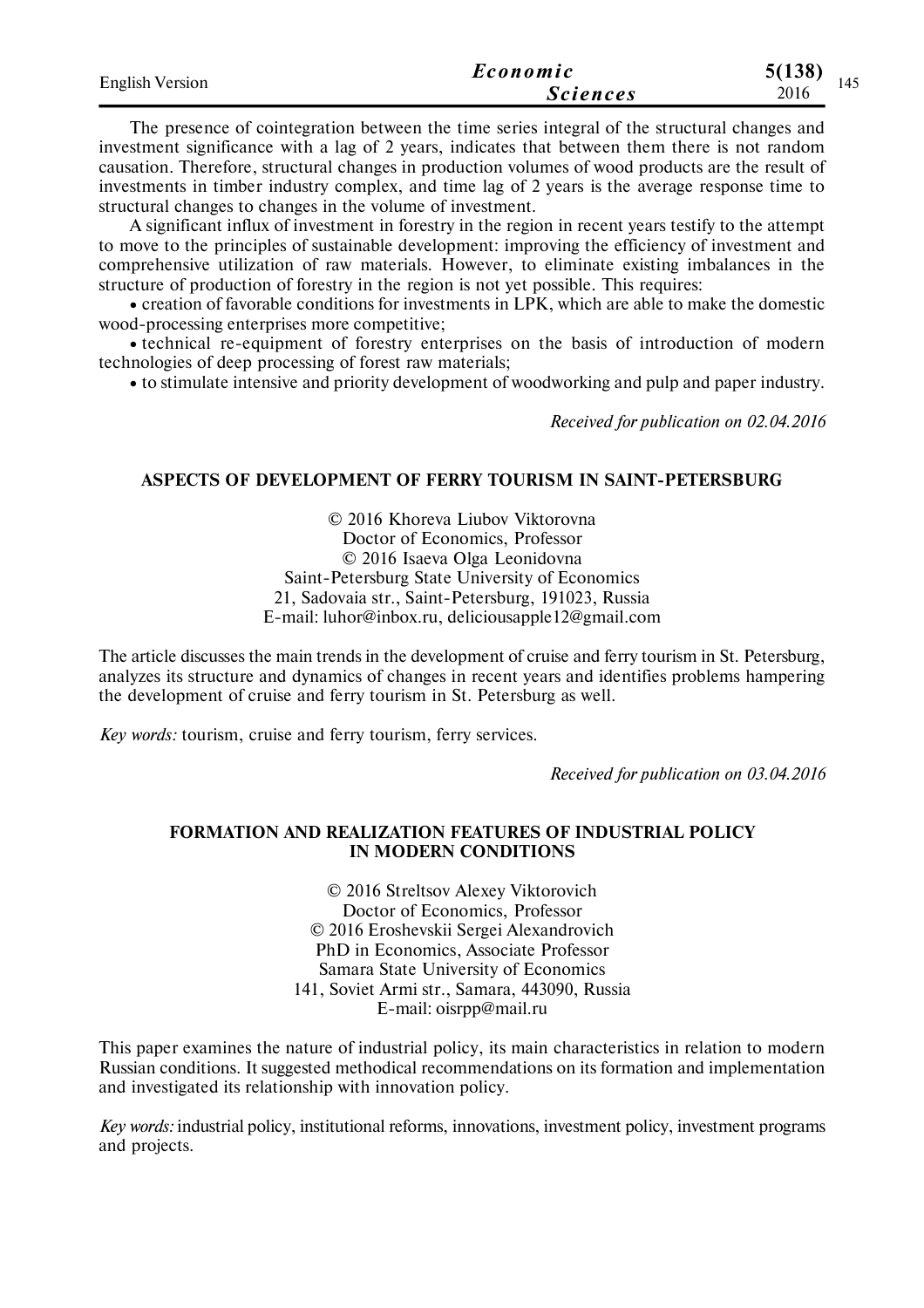| 146 English Version | Economic | 5(138)          |      |
|---------------------|----------|-----------------|------|
|                     |          | <b>Sciences</b> | 2016 |

In this paper, we investigate the content of industrial policy, its role in the industry development of modern conditions, examine the provisions of the Federal Law "On industrial policy" related to the domestic conditions in current development. There are also considered the supporters and opponents arguments, dealing with its implementation, studied the role of industrial policy to coordinate the individual plans development in enterprises, improved the efficiency of the single production process chains, supported for innovation activities in enterprises, including the basic innovations implementation and innovations improving, proposed guidelines for the industrial policy formation and implementation, taking into account the interrelationship of the tools ("soft" and "hard" types), as well as the sequence and interrelationship of all development stages. The investment programs and projects formation and their investment support are highlighted as the main points among them.

#### *References*

1. About industrial policy in the Russian Federation: Feder. the law from 31.12.2014 No. 488- FZ: [ed. by 13.07.2015]. Available from: http://www.consultant.ru/document/cons\_doc\_LAW\_173119. 2. Volkova Y.V., Moiseenko A.A., Moiseenko D.A. (2013) Methodological approaches to

assessment of innovative potential. *Vestnik of Samara State University of Economics*, 3 (101).

3. Streltsov A.V., Eroshevskaia S.A. (2015) Determining the economic outcome of innovative activity of industrial enterprises in the strategic period. *Economic Sciences*, 11 (132), p. 20.

4. Kirillova O.A., Streltsov A.V., Eroshevskii S.A. (2015) Scenario research of the Samara region industry development. *Economic Sciences*, 4, р. 104.

*Received for publication on 02.04.2016*

#### **CURRENT STATE OF RUSSIAN HEALTHCARE SYSTEM: ISSUES AND CHALLENGES OF FINANCING**

© 2016 Khulukshinov Denis Egorovich © 2016 Norboeva Elena Tsyrempilovna Peoples' Friendship University of Russia 6, Miklukho-Maklaia str., Moscow, 117198, Russia E-mail: denis.rudn@gmail.com, enorboeva@yandex.ru

The article analyzes the financing sources of the Russian healthcare system. The structure of public expenditure is classified by sections, during the study highlights the development of public health problems in Russia.

*Key words:* health care system, budget, financing, public expenditure, program-targeted funding, public-private partnership.

The health system is an essential part of social and economic policy. According to article 41 of the Constitution of the Russian Federation medical care is free for the public. In this context, problem of determining the sources of health financing and sizes becomes more and more urgent. From the definition of government policies in this area depends on the preservation and increase of such an important resource as population. In most developed countries the financing of health care costs is mainly due to public funds, and takes place only government funding in some regions. Health care costs in developed countries (USA, Canada, France, Great Britain, Japan) account for 7.9-8.1% of GDP. In Eastern Europe the "new EU" (Hungary, Poland, Czech Republic, Slovakia), government health spending accounts for 5.4% of GDP, while in Russia 3.5-3.7% of GDP.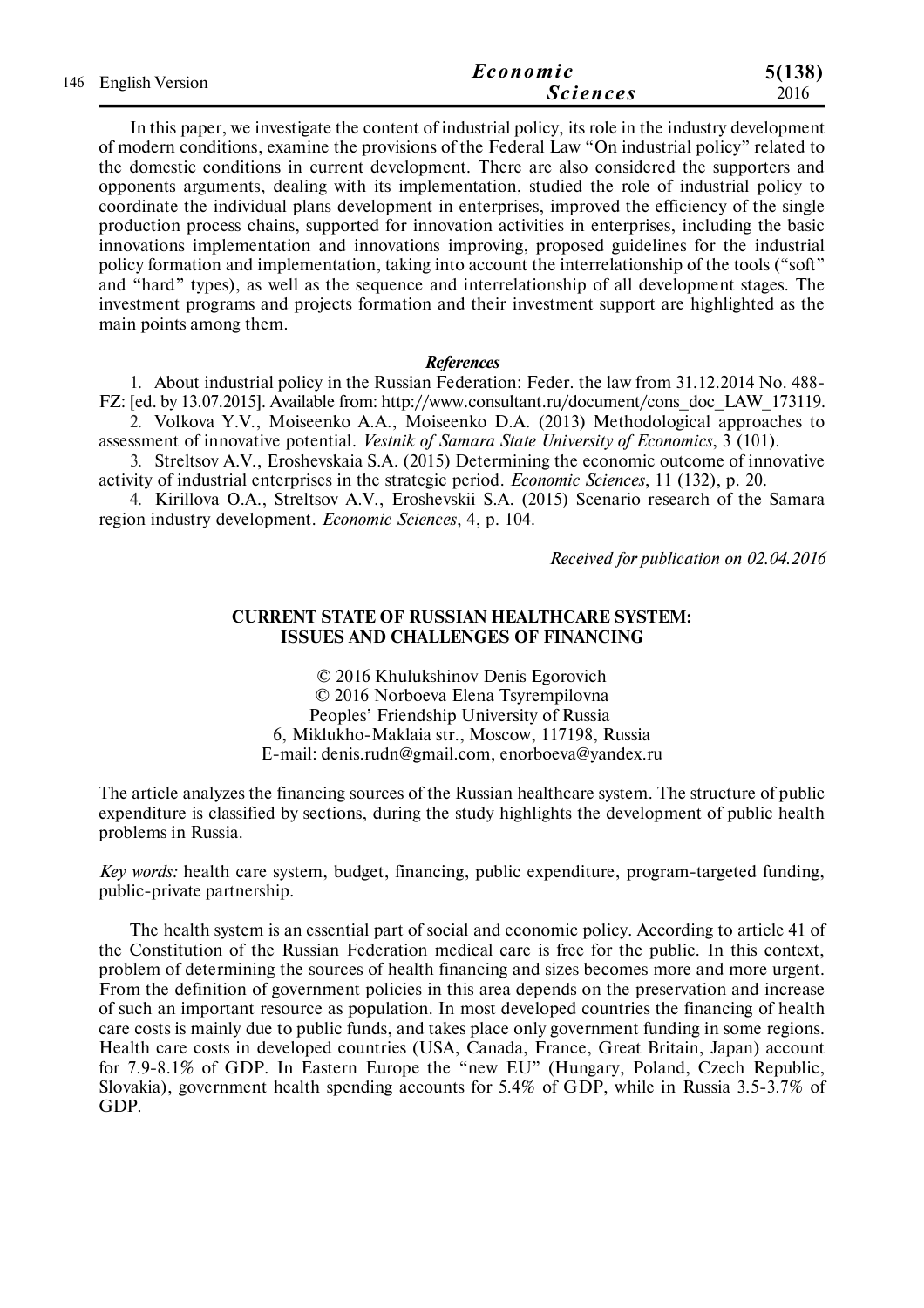| <b>English Version</b> | Economic        | 5(138)<br>147 |
|------------------------|-----------------|---------------|
|                        | <i>Sciences</i> | 2016          |

#### *References*

1. The Constitution of the Russian Federation (adopted by popular vote of 12.12.1993). Available from: https://www.consultant.ru.

2. Federal Law of 12.01.2014 of  $\Box$ 384-FZ "On the Federal Budget for 2015 and the planning period of 2016 and 2017". Available from: https://www.consultant.ru.

3. Federal Law of 01.12.2014 "On the budget of the Federal Mandatory Medical Insurance Fund for 2015 and the planning period of 2016 and 2017". Available from: https://www.consultant.ru.

4. Presidential Decree of  $07.05.2012$   $\Box$ 597 "On the implementation of the state social policy measures". Available from: https://www.consultant.ru.

5. The main directions of the budget policy of the Russian Federation for 2015 and the planning period of 2016 and 2017. Available from: https://www.consultant.ru.

6. The draft "Concept of development of the health system in the Russian Federation until 2020". Available from: http://old.rosminzdrav.ru/health/zdravo202.

7. Ulumbekova G.E. (2010) Russian Health. What to do: The Scientific Basis "Russian Healthcare Development Strategy until 2020" : monograph. Moscow.

*Received for publication on 02.04.2016*

## **FINANCE, MONEY CIRCULATION AND CREDIT**

### **PROSPECTS OF OPTIMIZATION OF THE TECHNOLOGICAL STRUCTURE OF INVESTMENTS UNDER THE IMPACT OF FINANCIAL DISCONTINUITY**

© 2016 Firsov Dmitri Alexandrovich PhD in Economics Saint-Petersburg State University of Economics 21, Sadovaia str., Saint-Petersburg, 191023, Russia General Director Research Center for Construction and Restoration 14, Spasskii pereulok, Saint Petersburg, 190031, Russia E-mail: firsov\_d@mail.ru

The article discusses the effect of the ratio of capital works and capital acquisitions in the technological structure of investments on financial system of the state. It is proved that the current ratio contributes to an increase in the share of unearned income and generates irreversible financial processes that lead to the current state of the economy.

*Key words:* investment, technological structure, unearned income, quasi financial system, financial discretion.

#### *References*

1. Adjustment of gross value added economic transactions, not observable by direct statistical methods. 2014. Available from: http://www.gks.ru/free\_doc/new\_site/vvp/vvp-god/tab14-19.htm.

2. Firsov D.A. (2016) Budget investments and their impact on the financial proportions of the Russian economy. Saint-Petersburg.

*Received for publication on 06.04.2016*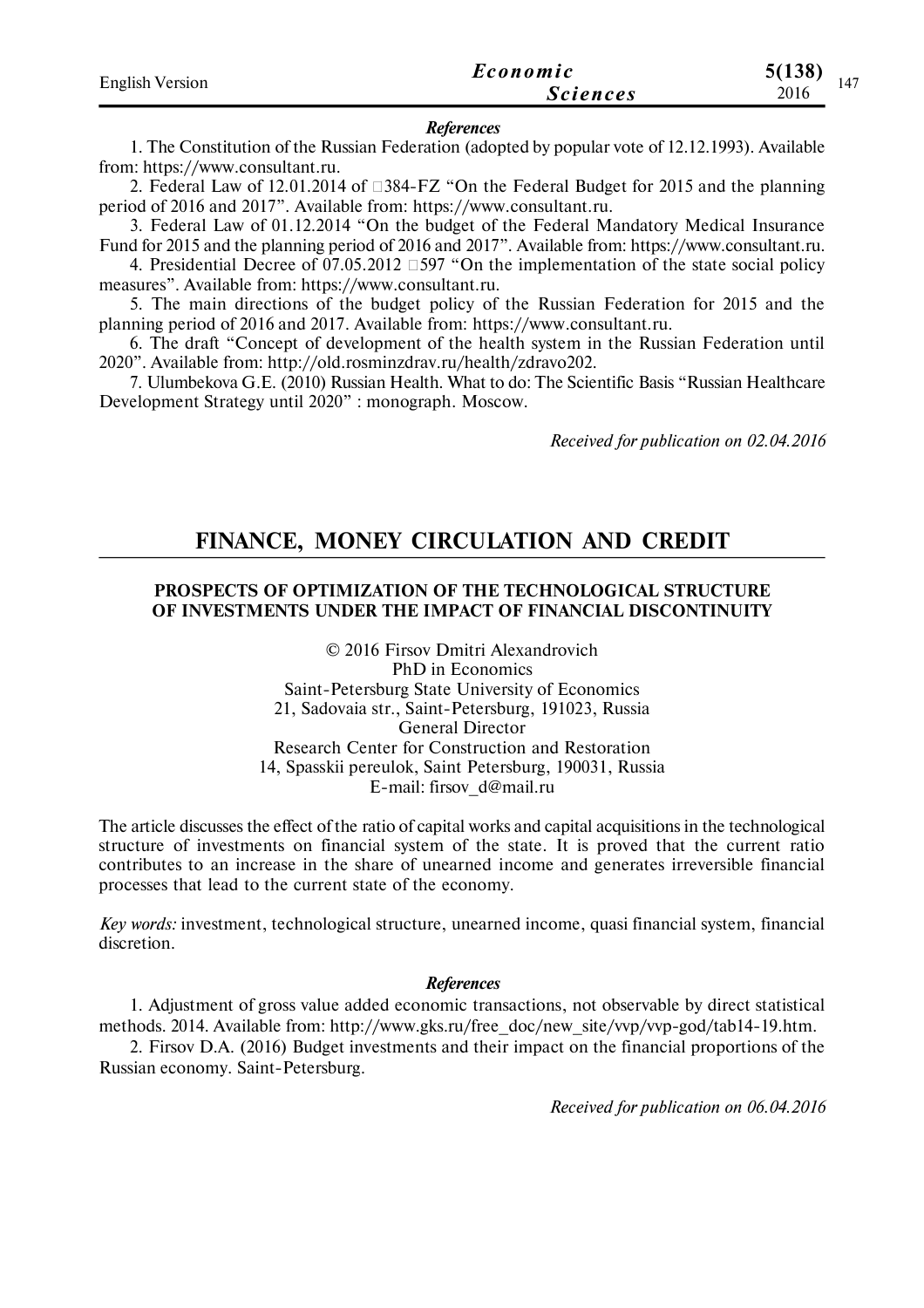| 148 English Version | Economic        | 5(138) |
|---------------------|-----------------|--------|
|                     | <b>Sciences</b> | 2016   |

### **REFORMING THE SYSTEM OF REGULATION AND SUPERVISION OVER THE SECURITIES MARKET ORGANIZATIONS**

© 2016 Morozov Stepan Viktorovich Senior Researcher © 2016 Brianov Georgii Alexeevich Junior Researcher The Russian Presidential Academy of National Economy and Public Administration 82, Prospekt Vernadskogo, Moscow, 119571, Russia E-mail: morozov\_stepan@hotmail.com, gbryanov@gmail.com

The article discuses regulation and supervision over the securities market organizations, the implementation of prudential supervision system on the securities market by analogy with the banking sector. And also considers foreign practice of assessment of US banks sustainability. Additionally the article considers and argue the delegation of some supervision powers to the selfregulatory organizations on securities market.

*Key words:* financial stability, supervision, regulation, securities market, prudential, proportional regulation, self-regulatory organization.

#### *References*

1. Enhancing Financial Stability and Resilience: Macroprudential Policy, Tools and Systems for the Future. Working Group on Macroprudential Policy. Special report. Group of Thirty (2010). October.

2. Nier E., Jбcome L., Osinski J., Madrid P. (2011) Institutional Models for Macroprudential Policy. *IMF Staff Discussion Note,* 18.

*Received for publication on 06.04.2016*

### **THE STUDY OF THE ECONOMIC CONTENT OF THE FINANCIAL RESOURCES OF COMMERCIAL ORGANIZATIONS**

© 2016 Kabardokova Liubov Anatolievna Stavropol University 8, Prospekt Kulakova, Stavropol, Stavropol territory, 355035, Russia E-mail: lubava153@mail.ru

The theoretical significance of the study lies in the classification of views of Russian and foreign authors to the definition of "financial resources of commercial organizations", presentation of the author's position on this issue. A separate theoretical theses of the research it is advisable to use as teaching material for the courses in Financial management, Financial strategy, Corporate Finance etc.

*Key words:* financial resources, systemic-functional approach, capital, financial capacity, commercial organization.

Various research schools and individual researchers have a mixed view on the essence of economic category "financial resources of commercial organizations. Modern scientific thought on this matter is still very far from consensus. And in each of these approaches to the concept of "financial resources of the commercial organization' vary the direction of their potential use and purpose. In the study, the author sistematizirovat the following approaches to the concept "financial resources of the commercial organization: on the basis of the aggregate of cash and other financial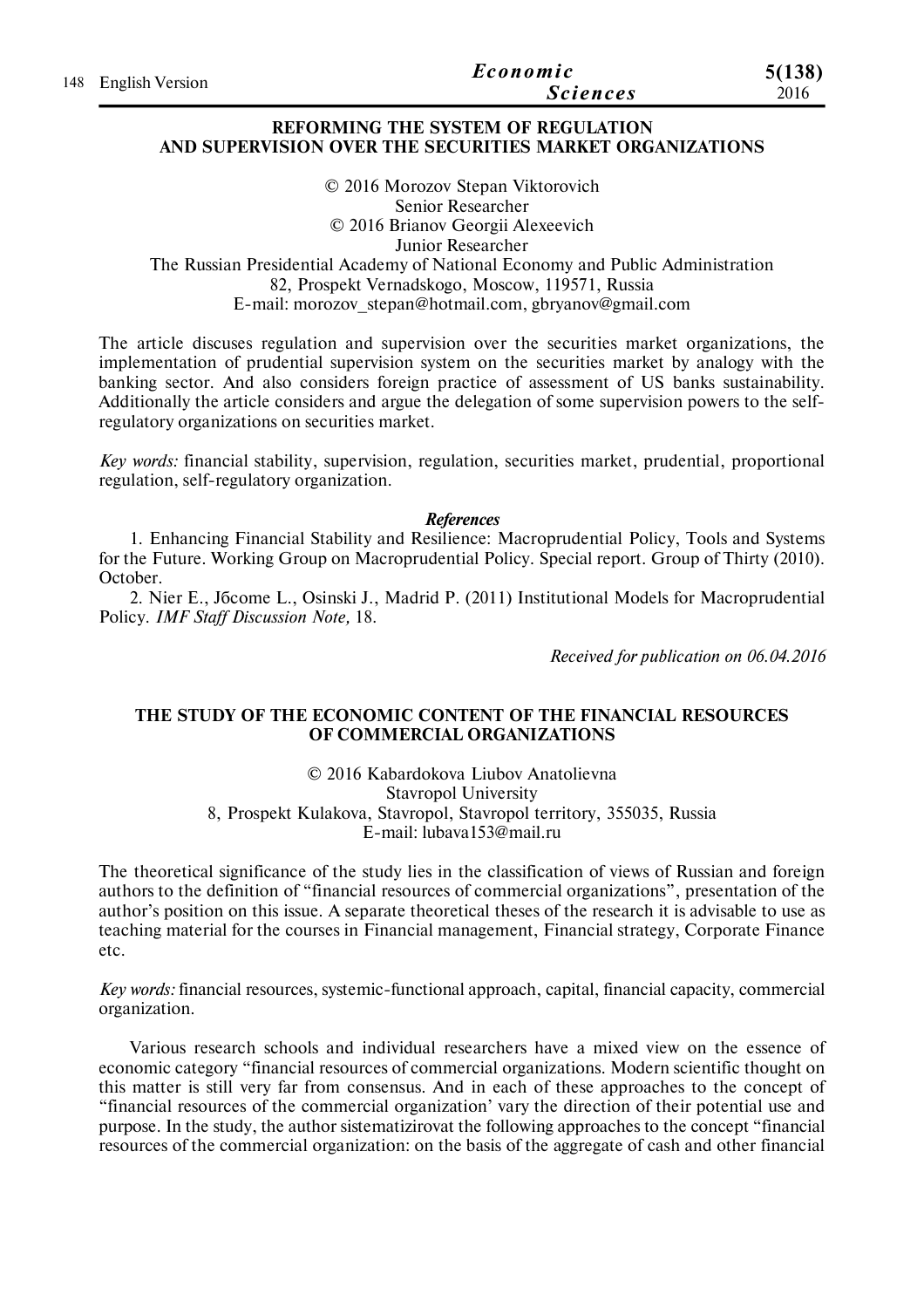| <b>English Version</b> | Economic        | 5(138) | 149 |
|------------------------|-----------------|--------|-----|
|                        | <b>Sciences</b> | 2016   |     |

assets at the disposal of commercial organizations; income approach: the incomes and revenues at the disposal of commercial organizations; describing the financial resources of commercial organizations as a source of support and development of production; factor approach: financial resources - factors of production; stock approach - a set of funds of funds at the disposal of the organizations; identifies the concept of "financial resources" and "capital"; reproduction approach: the material carriers of financial relations that mediate the exchange and distributive processes. As a result, the author proves the preference of the systemic-functional approach to the concept of "financial resources" of the commercial organization, in which - it is a subsystem of financial relations, their media and financial resources), which integrates Finance and production, financial investment, financial innovation, financial credit units arising between the commercial organization and the various actors of the financial market (external, internal) in the process of formation, distribution, use, and evaluation of financial resources focused on the implementation of the financial resources of its functional purpose in the financial management of commercial organizations", including the period of financial market conditions and stages of development of the organization, a key objective of which is profit.

The study aims to reveal the economic content of the concept "financial resources" of the commercial organization and offer your own position on this issue.

Theoretical and methodological basis of research: works of Russian and foreign scientists. Methodological basis of research are: systematic, logical, situational scientific approaches to the study of the concept "financial resources of commercial organizations.

#### *References*

1. Borisov A.B. (2004) Bol'shoi ekonomicheskii slovar'. [Big economic dictionary. Moscow].

2. Buriakovskii V.V. (2009) Finansy predpriyatii: uchebnik. [Finance companies: tutorial. Moscow]. 3. Belolipetskii V.G. (2005) Finansy firmy: kurs lektsii. [Finance: lectures] / pod red. I.P. Merzlyakova. Moscow.

4. Poliak G.B. (2006) Finansovyi menedzhment: uchebnik dlya vuzov. [Financial management: textbook for universities]. 4-e izd., rev. and extra. Moskow.

5. Balabanov I.T. (2005) Osnovy finansovogo menedzhmenta. Kak upravlyat' kapitalom? [Fundamentals of financial management. How to manage capital?]. Moskow.

6. Guseva E.G. (2006) Upravlenie proizvodstvom na predpriyatii: uchebno-prakticheskoe posobie. [Production management in the enterprise: training manual]. Moscow.

7. Raizberg B.A., Lozovskii L.Sh., Starodubtseva E.B. (2007) Sovremennyi ekonomicheskii slovar' [The dictionary of modern Economics]. 5-e izd., rev. and extra. Moscow.

8. Stoianova E.S. (2008) Finansovyi menedzhment: teoriya i praktika [Financial management: theory and practice]. Moscow.

9. The global economy and world markets. Available from: http://www.ereport.ru.

10. Ovcharenko G. (1997) O nekotorykh problemakh investitsionnykh protsessov v Rossii [On some problems of the investment processes in Russia]. *Finansy*, 10, pp. 30-34.

11. Lysenko I.A. (2006) Finansy predpriyatiya: imushchestvo, fondy, nalogi [Enterprise Finance: property, funds, taxes]. Moscow.

12. Rodionova V.M. (2000) Finansy: ucheb. posobie [Finances: textbook. allowance]. Moscow.

13. Encyclopedia of Economics. Available from: http://www.Grandars.ru.

14. Il'ina I.V., Sidorenko O.V. (2008) Ponyatie i klassifikatsiya resursov protsessa proizvodstva [The concept and classification of resources in the production process]. *Ekonomicheskii analiz: teoriya i praktika*, 18.

15. Kolchina N.V. (2008) Finansovyi menedzhment [In financial management]. Moscow.

16. Pavlova L.N. (2003) Finansovyi menedzhment: uchebnik [Financial management: textbook]. 2nd ed. rev. and extra. Moscow.

17. Bol'shoi ekonomicheskii slovar' (2007) [Big economic dictionary] / pod red. A.N. Azriliiana. 7th edition. Moscow.

18. Finansovo-kreditnyi slovar' (2007) V 3 t [Financial and credit dictionary. 3] / pod red. V.F. Garbuzova, N.V. Garetovskogo. Moscow.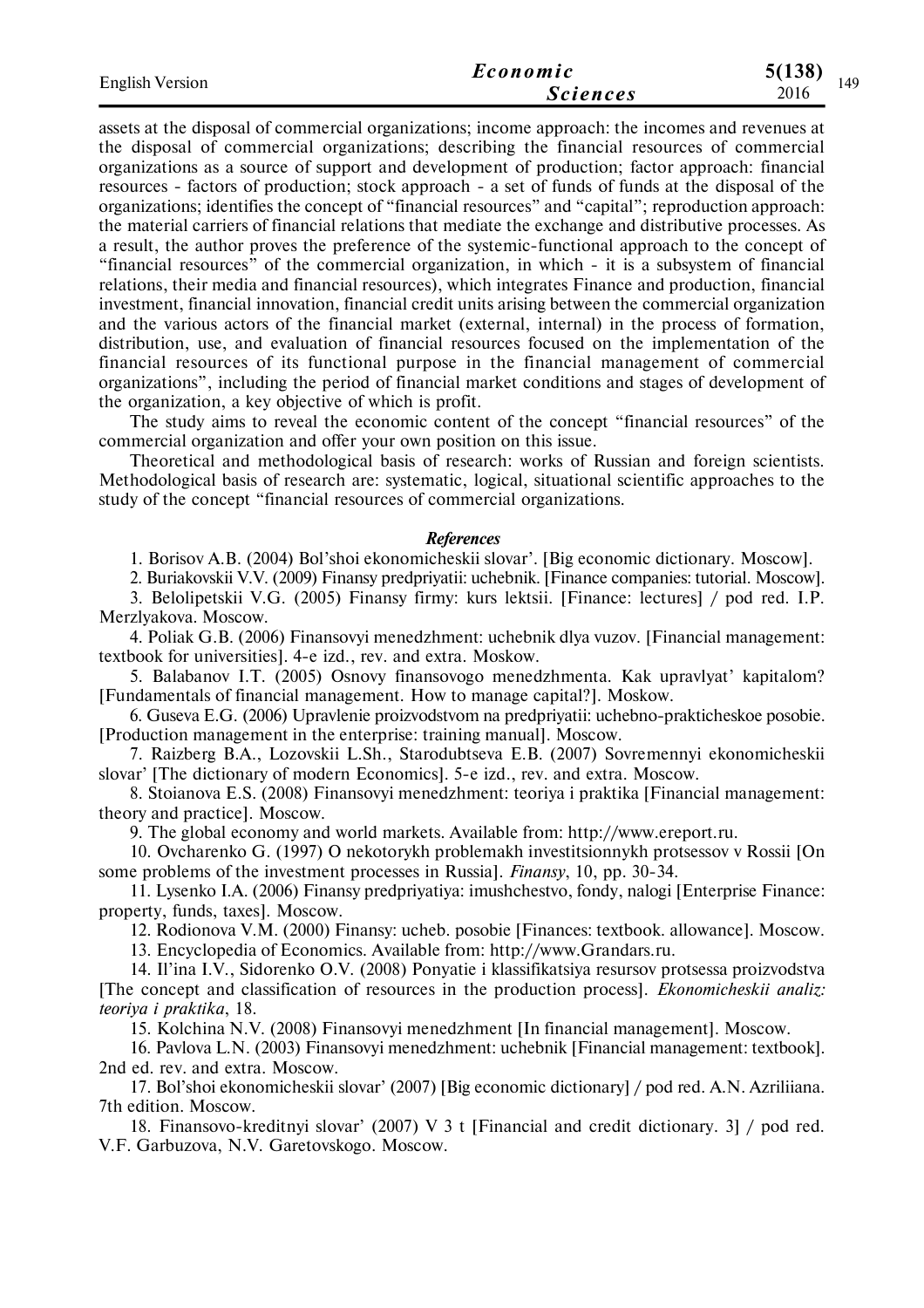|                     | Economic        | 5(138) |
|---------------------|-----------------|--------|
| 150 English Version | <i>Sciences</i> | 2016   |

19. Ostashevskaia O.I. (2001) Finansovye resursy i kapital kommercheskikh organizatsii v usloviyakh rynka [Financial resources and capital of commercial organizations in the market]. Samara.

20. Levchaev P.A. (2010) Finansovyi menedzhment i nalogooblozhenie organizatsii: uchebnoe posobie [Financial management and taxation of organizations: textbook]. Saransk.

21. Leont'ev V.E. (2001) Finansovye resursy organizatsii (predpriyatii) [The financial resources of the organizations (enterprises)]. Saint-Petersburg.

22. Ivanov I.V., Baranov V.V. (2008) Finansovyi menedzhment: stoimostnoi podkhod: uchebnoe posobie [Financial management: cost approach: a tutorial]. Moscow.

23. Litovskikh A.M. (2008) Finansovyi menedzhment [In financial management]. Taganrog.

24. Official website of ZAO PricewaterhouseCoopers Audit, FBK, Extension and ACCA. Available from: http: // www.accountingreform.ru.

25. Ogier E., Ragman Dzh., Spaiser L. (2007) Nastoyashchaya stoimost' kapitala: prakticheskoe rukovodstvo po prinyatiyu finansovykh reshenii [The real cost of capital: a practical guide to the financial decision-making] / per. s angl. pod red. A.B. Vatchenko. Dnepropetrovsk.

26. Gospodarchuk G.G. (2006) Razvitie regionov na osnove finansovoi integratsii [Regional development based on financial integration]. Moscow.

27. Manuilenko V.V., Sadovskaya T.A. (2013) Metodicheskie podkhody k otsenke pribyli khozyaistvuyushchego sub"ekta: teoreticheskii aspekt [Methodological approaches to the assessment of the profits of the business entity: theoretical aspect]. *Finansovyi biznes*, 3 (164), pp. 50-58.

28. Bakanov M.I., Mel'nik M.V., Sheremet A.D. (2006) Teoriya ekonomicheskogo analiza: uchebnik [The theory of economic analysis: textbook] / pod red. M.I. Bakanova. 5th ed. rev. and extra. Moscow.

29. Sheremet A.D., Saifullin R.S., Negashev E.V. (2008) Metodika finansovogo analiza [Methodology of financial analysis]. 5th ed. rev. and extra. Moscow.

30. Mirkin Ya.M., Mirkin V.Ya. (2006) Anglo-russkii tolkovyi slovar' po bankovskomu delu, investitsiyam i finansovym rynkam. Svyshe 10000 terminov [English-Russian explanatory dictionary on banking, investments and financial markets. Over 10,000 terms]. Moscow.

31. Bocharov V.V. (2006) Sovremennyi finansovyi menedzhment [Contemporary financial management]. Saint-Petersburg.

32. Blank I.A. (2011) Osnovy finansovogo menedzhmenta [Fundamentals of financial management]. V 2 t. 3rd ed. rev. Moscow.

33. Sysoeva E.F. (2007) Finansovye resursy i kapital organizatsii: vosproizvodstvennyi podkhod [Financial resources and capital of organizations: reproduction approach]. Finansy i kredit, 21 (261), pp. 6-11.

*Received for publication on 06.04.2016*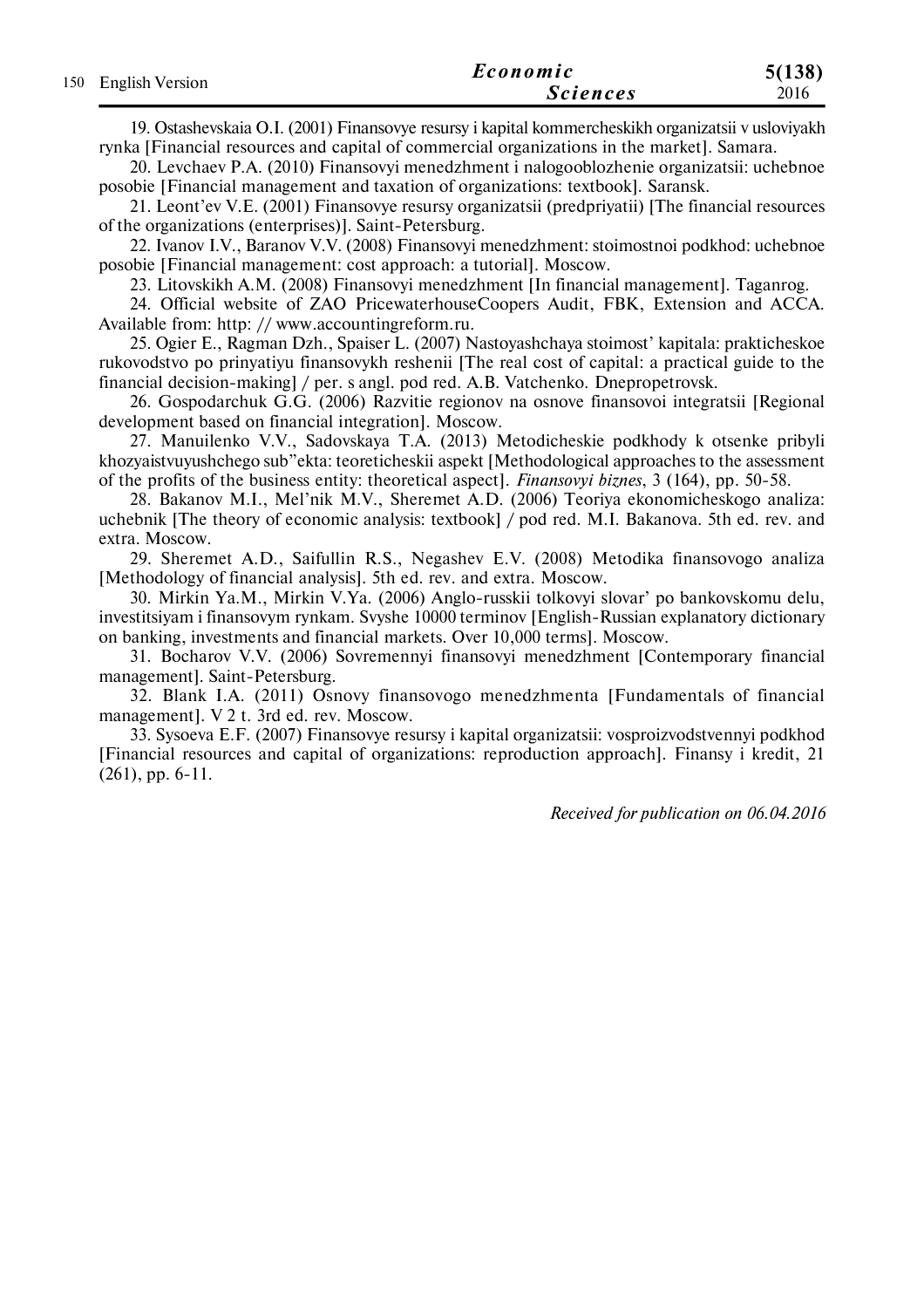| <b>English Version</b> | Economic        | 5(138)        |
|------------------------|-----------------|---------------|
|                        | <b>Sciences</b> | 1 J 1<br>2016 |

### **INSTRUMENTS OF STATE FINANCIAL PLANNING AND FORECASTING**

© 2016 Kankulova Marginat Iliasovna Doctor of Economics, Professor of State and Municipal Finances Saint-Petersburg State University of Economics 21, Sadovaia str., St. Petersburg, 191023, Russia E-mail: kankulova@mail.ru

The article defines the concept of the state financial forecasting and its relationship to strategic and financial planning documents; analyzes the state of financial planning tools; the report focuses on financial planning steps in relation to the applicable on each of these tools; highlighted the problematic aspects and directions of improvement of budget planning technologies.

*Key words:* financial forecasting, financial planning, the state program, the program budget, expenditure commitments, the register of expenditure obligations, justify budget allocations.

Justification indicators of financial planning is carried out in the framework of financial forecasting, which is regarded as an essential element and an initial stage in the process of financial planning. Financial forecast is developed taking into account the need to achieve the goals of the state financial policy and on the basis of different scenarios of social and economic development. It should become an important element of the budget forecast, which provides synchronization of state programs goals and objectives with their financial security. The function of the medium-term policy plan, which is provided by the correlation implemented policy goals with their financial security performs budget approved a three-year period in the programmatic format.

Instrumentation forecasting and planning of budget expenditures within the budget legislation and adopted in accordance with it normative acts of the Ministry of Finance. A key role in the planning of budget expenditures play instruments such as expenditure commitments - acting and received, the types of expenditure commitments, registers of expenditure obligations, justify budget allocations.

To improve the quality of budgetary planning are important methodological basis of forming conversion expenditure commitments registry to actually integrate this document into the budget process. Significant impact on improving the results of budget planning practices, provides the formation and representation in the budget request format budgetary appropriations adopted rationale for expenditure commitments. Among the problems in public finance management discussed the lack of clearly regulated procedure of formation and use of documents in the budgetary process of strategic planning and forecasting, as well as the lack of a three-year budget planning horizon

#### *References*

1. Budget Code of the Russian Federation: Federal Law of 31.07. 1998  $\Box$  145-FZ.

2. On State Forecasting and programs of socio-economic development of the Russian Federation: the Federal Law of 23.06.1995  $\Box$  115-FZ.

3. On the procedure of drafting the federal budget and projects of state extra budgetary funds of the Russian Federation for the next fiscal year and planning period: Resolution of the RF Government of 29.10.2007,  $\Box$  1010.

4. On the Concept of the Russian Federation long-term socio-economic development for the period up to 2020: Order of the RF Government of 17.11.2008 number 1662-p.

5. Approval of the Program improved management of public (state and municipal) finances for the period until 2018: Russian Federation Government Decree of  $30.12.2013 \square 2593-p$ .

6. Schedule of preparation and consideration of the 2013 draft federal laws, documents and materials developed by the Russian Federation for 2014 and the planning period of 2015 and 2016 federal budget and the preparation of projects of state extra-budgetary funds: the Order of the Russian Federation from April 24, 2013, the number of DM-p13-2792.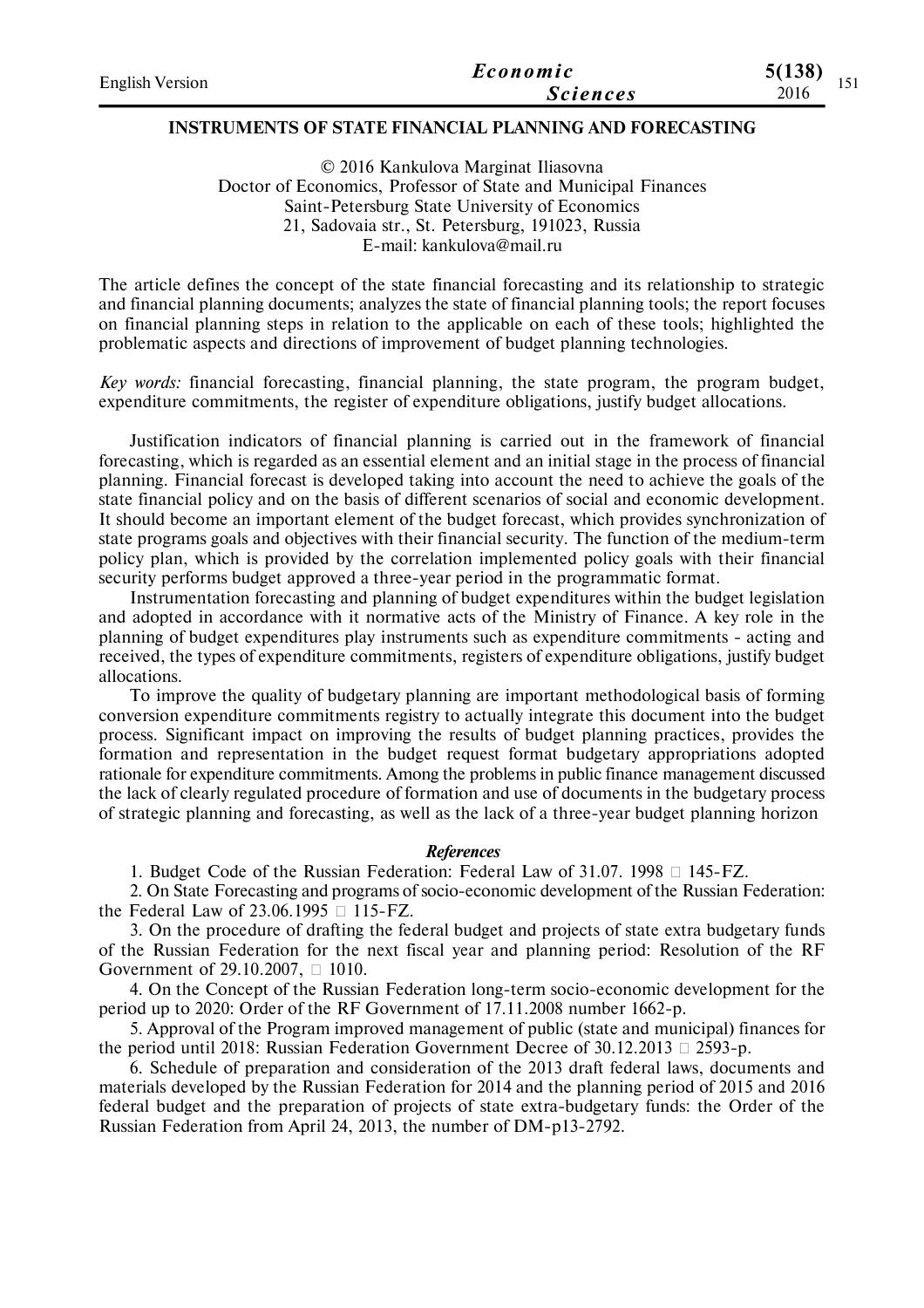| 152 English Version | Economic        | 5(138) |
|---------------------|-----------------|--------|
|                     | <b>Sciences</b> | 2016   |

7. Approval of instructional guidelines for the development and implementation of state programs of the Russian Federation: Order of the RF Ministry of Economic Development from 22.12.2010 number 670.

8. On the Procedure of submission of the main managers of federal budget funds budgetary appropriations studies: Order of the Russian Ministry of Finance dated 25.12.2013 №137n.

9. Information for the purpose of drawing up the draft federal budget and draft budget of the Russian Federation, the state budget funds for 2014 and the planning period of 2015 and 2016 (with the "Guidelines for the distribution of federal budget allocations for classification codes expenditure budgets for 2014 and the planning period of 2015 and 2016", "Methodological recommendations for drawing up the plan registers of expenditure obligations, justification of budget allocations for 2014 and the planning period of 2015 and 2016"): Letter from the Russian Ministry of Finance 11.07.2013 N 16-01-08 / 26933.

10. Forecast of long-term socio-economic development of the Russian Federation for the period up to 2030: Ministry of Economic Development of the Russian Federation. Available from: http://www.economy.gov.ru/wps/wcm/connect/economylib4/mer/activity/sections/macro/prognoz/ doc20131108\_5.

11. The forecast of socio-economic development of the Russian Federation for 2014 and the planning period of 2015-2016: Ministry of Economic Development of the Russian Federation. Available from: http://www.economy.gov.ru/wps/wcm/connect/economylib4/mer/activity/sections/ macro/prognoz/doc20130924\_5.

12. The main directions of the budget policy of the Russian Federation for 2014 and the planning period of 2015 and 2016. Available from: www.minfin.ru.

13. About the state strategic planning: the federal law №143912-6 project. Available from: http:/ /base.consultant.ru/cons/cgi/online.cgi?req=doc;base=PRJ;n=98798.

14. The budget system of the Russian Federation (2008) : Textbook for universities. 4th ed. / ed. O.V. Vrublevskaia, M.V. Romanovski. Saint-Petersburg.

15. Kuzyk B.N., Kushlin V.I., Yakovets Y. (2009) Forecasting, strategic planning and national programming : textbook. 3rd izd. dop. Moscow.

16. Finance (2012) : textbook / ed. A.G. Hraznova, E.V. Markina. 2nd ed., rev. and ext. Moscow.

17. Finance (2013) : textbook / ed. M.V. Romanovski, O.V. Vrublevskaia. 4 th ed., rev.. and ext. Moscow.

18. Portal of state programs. Available from: http://www.gosprogrammy.gov.ru.

19. The official website of the Ministry of Finance of the Russian Federation. Available from: www.minfin.ru.

*Received for publication on 30.03.2016*

### **TAX RECORDS: CONTENT AND RATIONALE FOR REFERENCE ORGANIZATIONS**

© 2016 Nikulina Olga Mikhailovna

PhD in Economics, Associate Professor of Finance and Accounting Department

© 2016 Zemtsov Anatoli Anatolievich

Doctor of Economics, Professor, Head of the Department of Finance and Accounting

Tomsk State University

36, Prospekt Lenina, Tomsk, 634050, Russia

E-mail: olganikulyonok@yandex.ru

Recently it is becoming increasingly important question of reducing the burden on the business representatives. And here it is necessary to consider in a very broad context, bearing in mind not only the burden of the state in the form of mandatory payments of taxes, fees and other payments, but also the load in the form of imputed state forms of accounting. Analysis of the Russian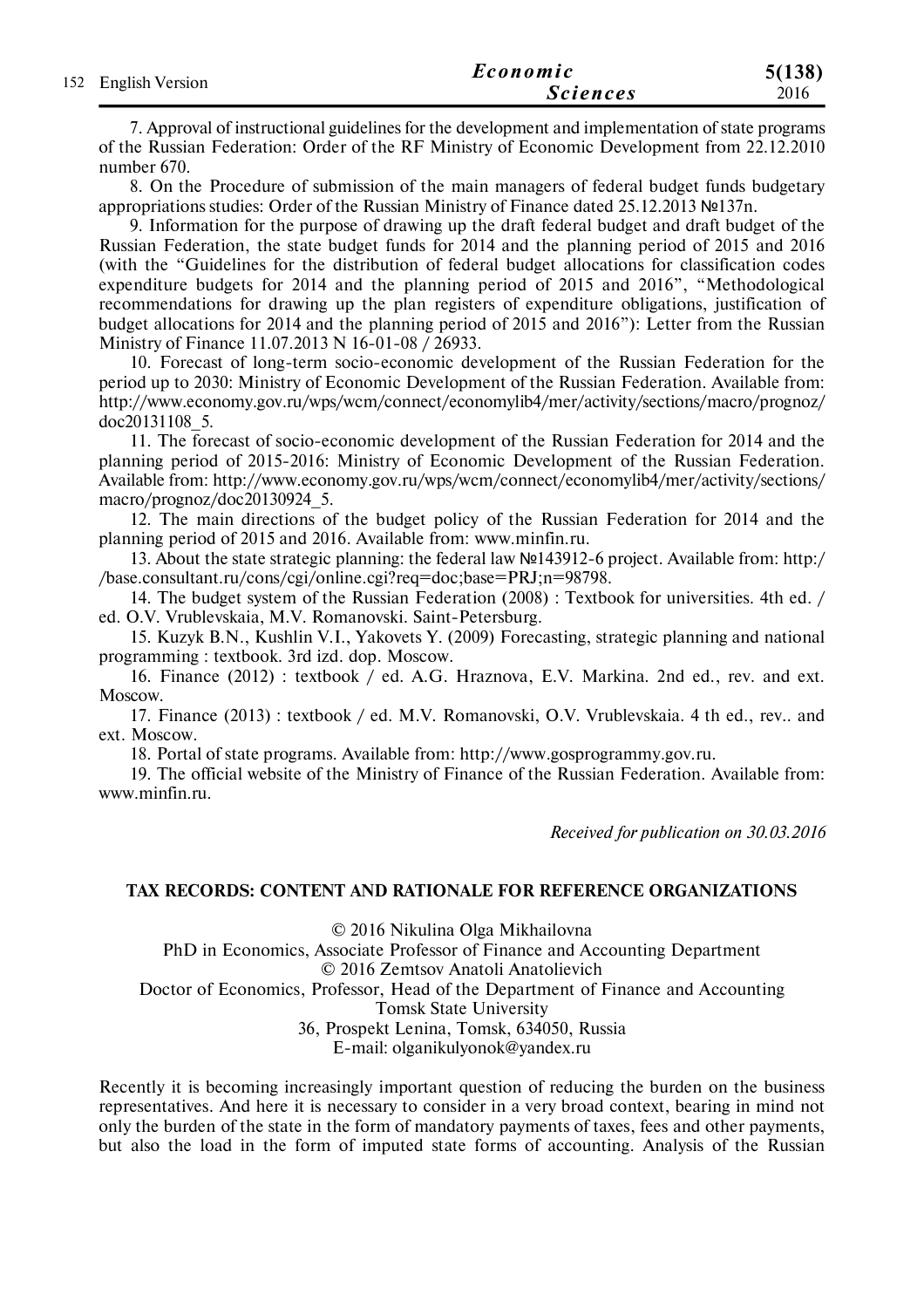| <b>English Version</b> | Economic        | 5(138)<br>$\sim$ $\sim$ $\sim$ |
|------------------------|-----------------|--------------------------------|
|                        | <i>Sciences</i> | 1 J J<br>2016                  |

Federation shows that financial control is based on research and analysis of accounting data and prepared on the basis of its financial statements, which proves the inherent necessity of conducting of accounting and preparation of its forms. Keeping the tax records is contrary to international practice, which is often non-existent other than the statutory tax accounting.

*Key words:* accounting, tax accounting, the burden on business.

*Received for publication on 06.04.2016*

### **GAPS AND INCONSISTENCIES OF THE TAX LEGISLATION IN THE SPHERE OF THE DEPRECIATION POLICY REGULATION**

© 2016 Masliukov Maxim Andreevich © 2016 Zhiluk Dmitrii Alexandrovich PhD in Economics, Associate Professor of Department of State and Municipal Finance St. Petersburg State University of Economics 21, Sadovaia str., Saint-Petersburg, 191023, Russia E-mail: maslyukov.maxim@mail.ru, dimzhil@gmail.com

The article discusses the features of depreciation calculation for the purposes of the profits taxation according to the Tax Code of the Russian Federation.

*Key words:* tax accounting, fixed assets, depreciation, useful life, write-offs.

The features of depreciation in tax accounting (initial cost, useful life, depreciation formula, correction factors) are systematized, most important and at the same time illogical differences from accounting within this system are considered. At the same time an overview and analysis of the internal contradictions of the Tax Code of the Russian Federation in terms of depreciation regulation is performed. In particular, the article highlights significant problems and inconsistencies resulting from the liquidation of fixed assets, depreciated by non-linear method. The article also provides recommendations for relevant changes in tax legislation that could eliminate obvious internal contradictions and illogical regulations of the depreciation of fixed assets.

#### *References*

1. Russian Tax Code (Part Two): The Federal Law dated 05.08.2000 number 117-FZ (as amended on 01.01.2016.).

2. About classification of fixed assets included in depreciation groups: Decision of the Government of the Russian Federation dated 01.01.2002 No.1 (as amended on 01.01.2016)

3. Approval of the Accounting regulations "Accounting of fixed assets" PBU 6/01: Order of the Ministry of Finance of the Russian Federation dated 30.03.2001 No. 26n (as amended on 24.12.2010.) // *Rossiyskaya Gazeta.* 2001. 16 мая (No. 91-92).

4. Ministry of Finance of the Russian Federation Letter daten 12.07.2011 № 03-03-06 / 1/417. Available from: http://www.klerk.ru/doc/237309.

5. RF Ministry of Finance Letter of 20.12.2010 № 03-03-06 / 2/217. Available from: http:// www.consultant.ru/online/base/?req=doc;base=QUEST;n=91387.

6. Konnikov E.A. et al. Ekonomika peredovykh proizvodstvennykh tekhnologii monografiia. Kazan, 2016.

7. Konnikov E.A. (2014) Protivorechie grazhdanskogo kodeksa i zakona o nesostoiatelnosti // Ekonomika. Upravlenie. Pravo. № 3 (51).

*Received for publication on 05.04.2016*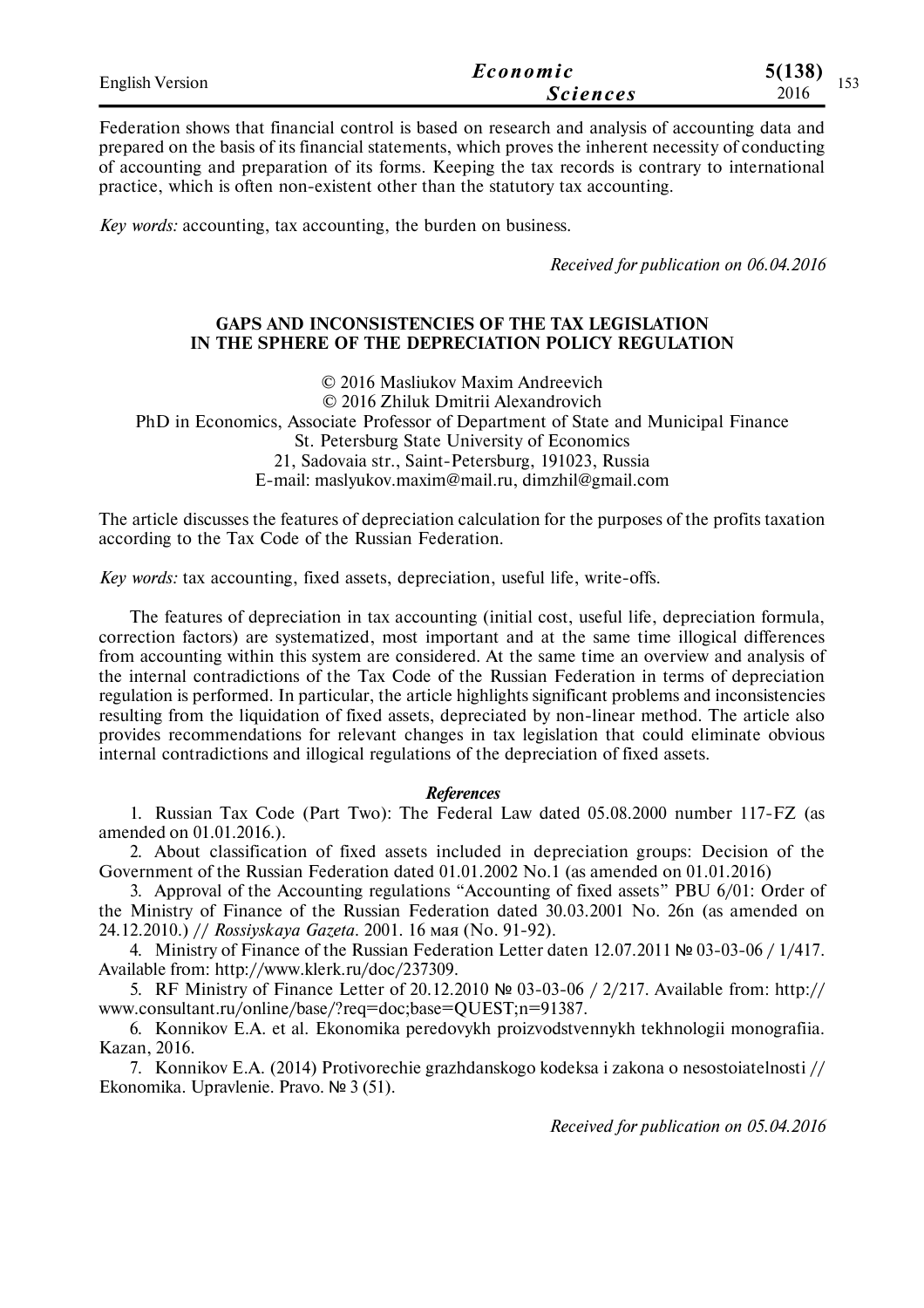|                     | Economic        | 5(138) |
|---------------------|-----------------|--------|
| 154 English Version | <b>Sciences</b> | 2016   |

### **FINANCIAL ISSUES OF HEALTHCARE DEVELOPMENT IN THE REGION**

© 2016 Andreeva Olga Valentinovna PhD in Economics, Associate Professor © 2016 Takmazian Aida Samvelovna PhD in Economics, Associate Professor © 2016 Otrishko Marina Olegovna PhD in Economics, Associate Professor Rostov State University of Economics (RSUE) 69, B. Sadovaia str., Rostov-on-Don, 344091, Russia E-mail: olvandr@yandex.ru, aida.takmazyan@yandex.ru, starka13@mal.ru

In response to a reformation of a financial mechanism of healthcare, the problems of implementation of legislative novelties and state programs on the regional levels become more crucial. This work covers a financial aspect of functioning of a healthcare system in Rostov Region at the modern stage. A number of tasks has been identified, the solution of which shall allow to enhance the search of the new financing sources for the industry, and to establish more effective ways and methods of utilization of the existing resources.

*Key words:* healthcare financing, financial resources, budgetary funds, extrabudgetary resources.

The current problems of development of healthcare in Russia are closely connected to an aggravation of economic situation caused by a complex geopolitical and marketing conditions. Among these, a financial aspect plays a key role by determining the state and the opportunities to engage financing sources for the healthcare, and the possibilities to solve the issues of an effective use of the existing financial resources. A search for the new financing sources for the healthcare as well as for the new forms of the effective use of the existing sources is one of the main trends in reformation of the Russian health protection system.

The problems within the sphere of healthcare are determined by an underdevelopment of diseases prevention system, misbalance between the volume of financial sources and the volume of state guarantees of a free medical help, and also by an insufficient development of voluntary medical insurance. A transition of healthcare institutions to a single-source financing promoted an increase of a share of funds from an obligatory medical insurance within the total volume of financing of healthcare, which is proven by an experience of Rostov Region. The extrabudgetary financing sources for medical help have not become widely spread in the regions as of now, although, it seems to us that the role of the obligatory medical insurance in provision for, restoration of, and preservation of the health of the citizens might have been more significant. It seems to be impossible to try and solve all the financial issues within the sphere of healthcare only by means of the state funding sources. Thus, the activities of the authorities shall, in a middle-term prospect, be aimed at the solution of this set of problems.

#### *References*

1. Nikonec S. Pokazateli modernizacii rossijskogo zdravoohranenija. Available from: www.ria.ru/ infografika.

*Received for publication on 03.04.2016*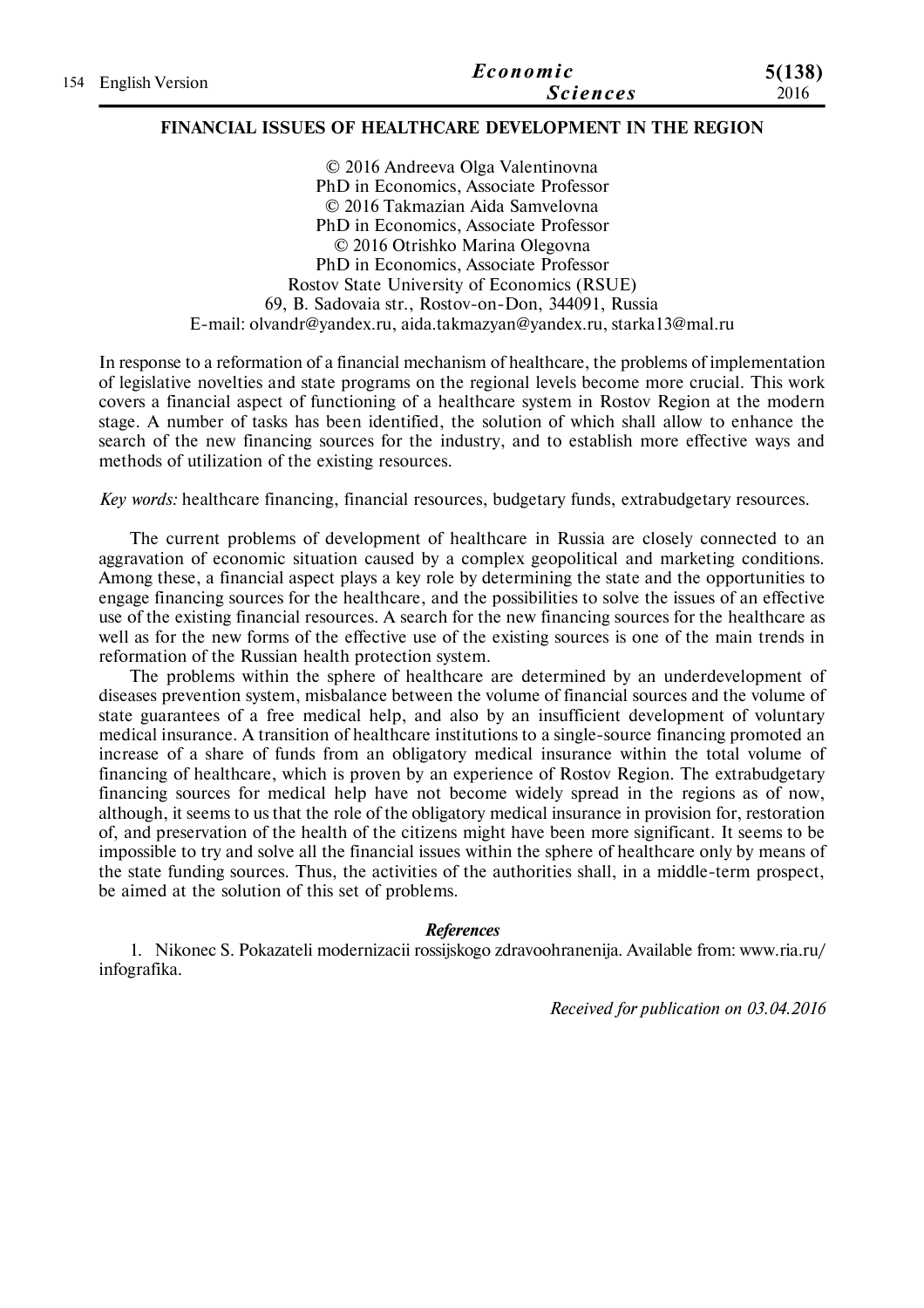## **WORLD ECONOMY**

#### **IMPORT SUBSTITUTION STRATEGIES IN THE WORLD ECONOMY: EXAMPLES FOR RUSSIA**

© 2016 Levchenko Larisa Vladimirovna PhD in Economics, Professor of Department of "Economic Theory" © 2016 Ivanova Natalia Igorevna PhD in Economics, Associate Professor Samara State University of Economics 141, Soviet Armi str., Samara, 443090, Russia E-mail: lvls@mail.ru; cleotasha@rambler.ru

The authors examine the global experience in exercising the import substitution strategy; reveal the backbone of the basic models; open up the aspects that will undoubtedly be effective under the current Russian conditions.

*Key words:* import, import substitution, model, strategy, internally-oriented import substitution, externally-oriented import substitution, mixed import substitution.

Many states around the world have used the policy of import substitution industrialization at different stages of economic development. Among the most famous models of the policy release: outside oriented, inside oriented and mixed import substitution industrialization. The main purpose of the use the policy of import substitution industrialization - is development of exclusive state of the internal market.

Widely used inside oriented strategy of import substitution industrialization newly industrialized country of Latin America, in order to protect its economy from the expansion from North America in the 50-60-ies. Twentieth century. It applies the model of import substitution industrialization gradually in two stages.

The countries of Western Europe and the USA for the first time used the strategy of import substitution industrialization outside oriented to support its own industry, even in the middle of the XIX century, but the greatest development strategy began in the mid XX century. Asian NIC (Taiwan, South Korea, Malaysia, Thailand, Philippines).

The elements of both strategies of import substitution industrialization in different proportional ratios combines mixed strategy of import substitution industrialization, used in India and Egypt.

Thus, the reduction of dependence on external markets, as part of the import substitution industrialization strategy is implemented by different states on different models, but, as a result, the main positive result is to ensure industrial development and the formation of a stable base to ensure the self-sufficiency of the individual countries' economies on the world market.

Western sectoral sanctions could lead to a decline in the share of Russian products on the world markets, and therefore the main efforts of the state should focus on strengthening the position of already competitive industries.

#### *References*

1. Suchkovа N.A. (2010) Import substitution in the food sector in Russia, taking into account the world experience. *International Journal of Agricultural*, 2.

2. Lavut A.A. (2011) The search for the Latin American model. *Latin America*, 2.

3. Galievа A.H., Baktymbet A.S., Mukanova T.K. (2013) The current state of import in foreign countries. *Bulletin of the Eurasian National University named after L.N. Gumilyov*, p. 45-48.

4. Vorozheykina T. (1999) External factor industrialization of Mexico and Brazil. *World Economy and International Relations*, 7.

5. Lebedev V. (2013) In the Brazilian system. *Expert*, 24, p. 65-77.